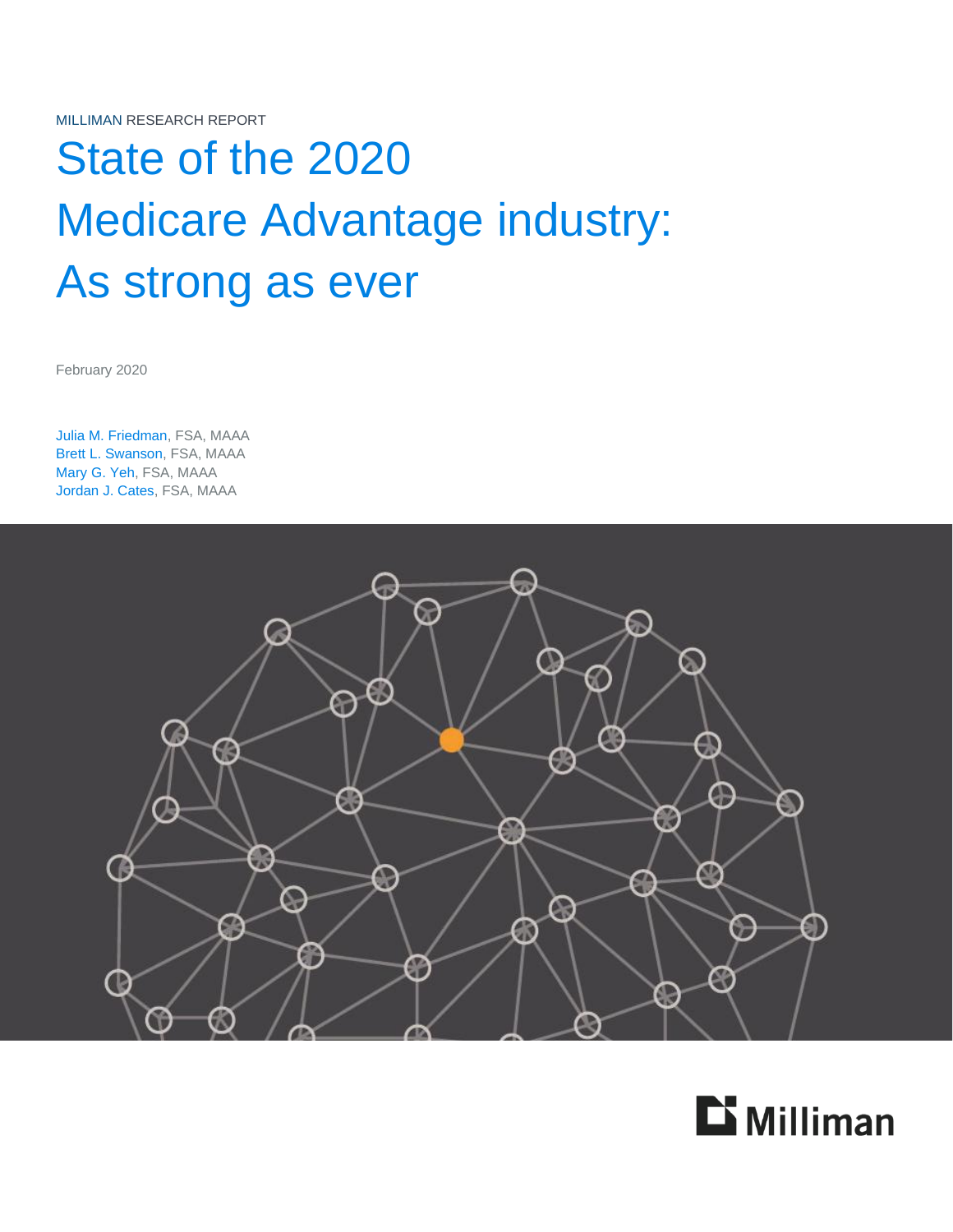## **Table of Contents**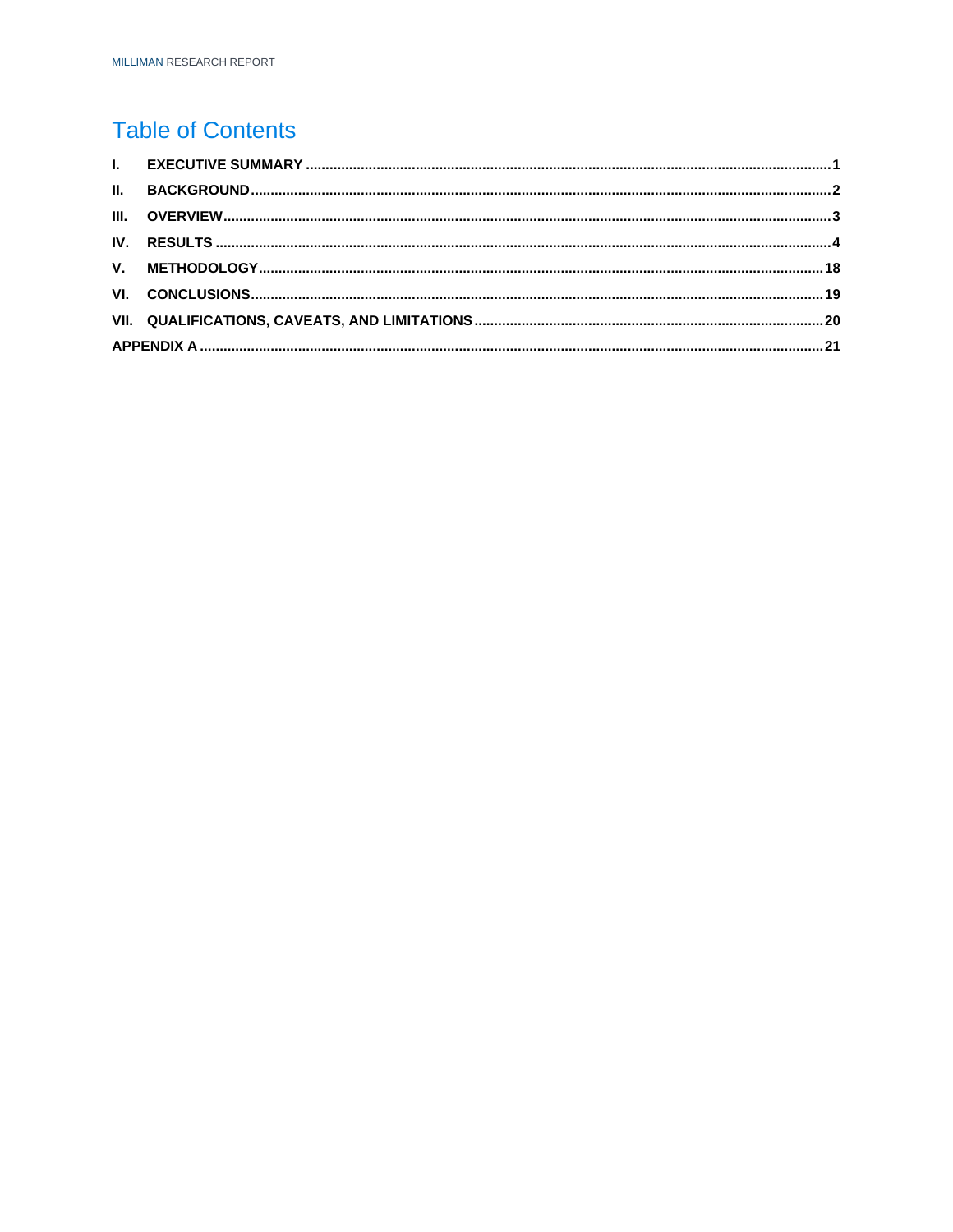### <span id="page-2-0"></span>I. Executive Summary

Medicare Advantage (MA) is a government-sponsored program that offers an alternative to traditional fee-for-service (FFS) Medicare, where benefits are provided to Medicare beneficiaries by private health plans, otherwise known as Medicare Advantage organizations (MAOs). MAOs offer a number of different plan designs with differing benefit packages and premiums. The cost of the program is funded in large part by the federal government, with the revenue received by private plans based on laws, regulations, and an underlying bidding process established, regulated, and overseen by the Centers for Medicare and Medicaid Services (CMS).

Each MA benefit plan has an associated "value added," which is defined as the value of benefits provided to a specific plan's beneficiaries beyond traditional Medicare that are not funded through member premiums. This metric accounts for the value of non-Medicare-covered benefits, reductions in cost sharing to traditional Medicare, any buy-down of the Part B premium, and any additional premium the member is responsible for. Therefore, two plans with identical benefits will have different value added amounts if their premiums vary. This report highlights changes in the MA value added from 2016 to 2020. We focus our analyses on general enrollment and dual-eligible special needs plan (D-SNP) types nationwide, excluding any U.S. territories.

There has been strong growth in the Medicare Advantage program in 2020 relative to prior years, both in the number of plans available, as well as in value added increases. The value added changes include enhanced benefit offerings and decreases in member premium for both general enrollment and D-SNP plans.

- For all general enrollment beneficiaries nationwide, between 2016 and 2020, the average change in member premium was a decrease of \$1.92 per member per month (PMPM) and a value added increase of \$7.82 PMPM. For all dual-eligible beneficiaries nationwide between 2016 to 2020, member premium decreased \$0.11 PMPM and value added increased \$8.72 PMPM.
- There was a moratorium on the Health Insurance Providers Fee (HIPF) in the 2019 plan year, allowing the opportunity for many MAOs that previously were assessed the fee to use those dollars on improved plan benefits and/or lower member premiums, which directly contributes to an increase in value added. Despite the HIPF reinstatement in the bid development for the 2020 plan year, the MA market overall continued to increase value added by \$5.66 for non-SNP and \$8.87 for SNP plans, on average. MAOs used both improved benefit offerings and reduced premiums to increase the 2020 value added.
- The MA program continues to be an attractive market for current and new MAOs. This is leading to a significant increase in the number of plans and MAOs available each successive year of the program. The number of plans offered in 2019 (relative to 2018) grew 18.4% and then 16.3% in 2020 (relative to 2019), with 13 new MAOs entering the market in 2020.<sup>1</sup> New MAOs typically enter the market with rich benefits and low member premiums.

Enrollment growth is strong within this market, due to the popularity of the MA program and the continued aging of the Baby Boomer generation, with an increase of approximately 8% per year from 2016 to 2019 as measured in this analysis. Nationwide, MA penetration is approximately 34.8% of eligible Medicare Part A and B enrollees as of September 2019, and has been steadily increasing since 2016 (the first year of this study). Steady growth and increased market penetration is in part indicative of the value offered by MA plans.

<sup>1</sup> Jacobson, G., Freed, M., Damico, A., & Neuman, T. (October 24, 2019). Medicare Advantage 2020 Spotlight: First Look. Kaiser Family Foundation. Retrieved February 6, 2020, fro[m https://www.kff.org/report-section/medicare-advantage-2020-spotlight-first-look-data-note/.](https://www.kff.org/report-section/medicare-advantage-2020-spotlight-first-look-data-note/)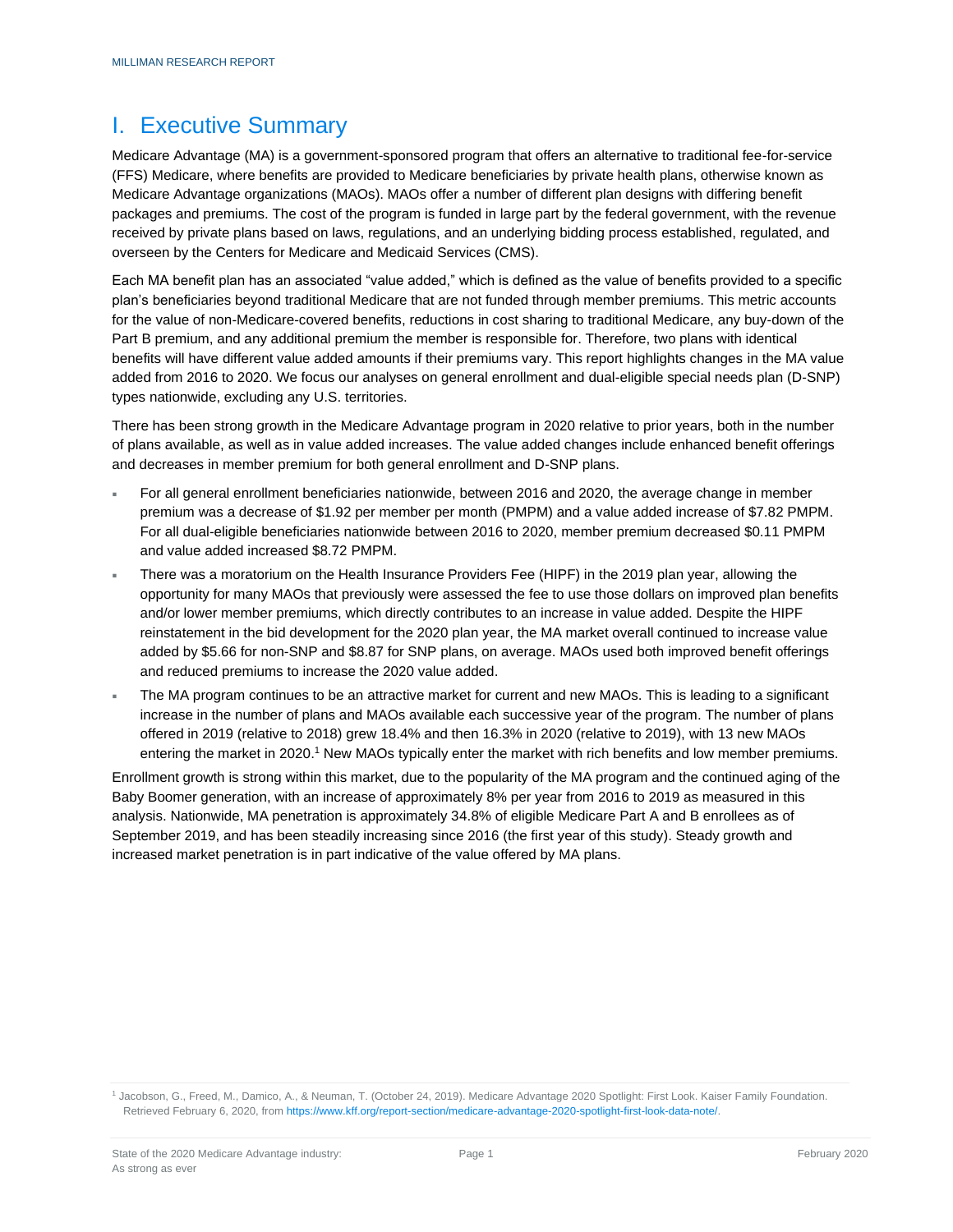### <span id="page-3-0"></span>II. Background

CMS requires all MAOs to submit a bid for each plan they intend to offer in the following year by the first Monday in June. This bid estimates the cost to provide traditional Medicare benefits to beneficiaries projected to enroll in the plan for the coming year. A portion of any savings generated by the MAO (the savings is defined as the difference between the MAO's bid and the CMS-provided benchmark rate) is returned to the plan as a rebate, which can be used by the plan to provide benefits above and beyond traditional Medicare, such as reductions to cost sharing for Medicare services or coverage of non-Medicare services, such as dental, vision, or hearing benefits. If a plan's total estimated cost to provide traditional Medicare and supplemental benefits (including administrative costs and profit margin) is greater than the amount of revenue received from CMS through the benchmark revenue and rebate, the difference is funded through premiums charged to the plan's members.

As MAOs prepare to submit their bids each year, they must take into account historical costs, CMS revenue levels, anticipated market changes, and membership characteristics, which all impact how each plan's costs and benefits will change in the coming year. After all bids are submitted and reviewed, CMS releases information to assist beneficiaries in electing a plan for the coming year during the annual enrollment period. In October 2019, CMS released benefit and premium information for all MA plans that are to be offered in 2020.

This report highlights key changes in member premiums and benefits for the 2020 MA market, as well as the contributing factors for, and the magnitude of, the increase in value added within the MA market each year from 2016 to 2020. This report also aims to assist MAOs in making strategic decisions during 2021 bid preparations.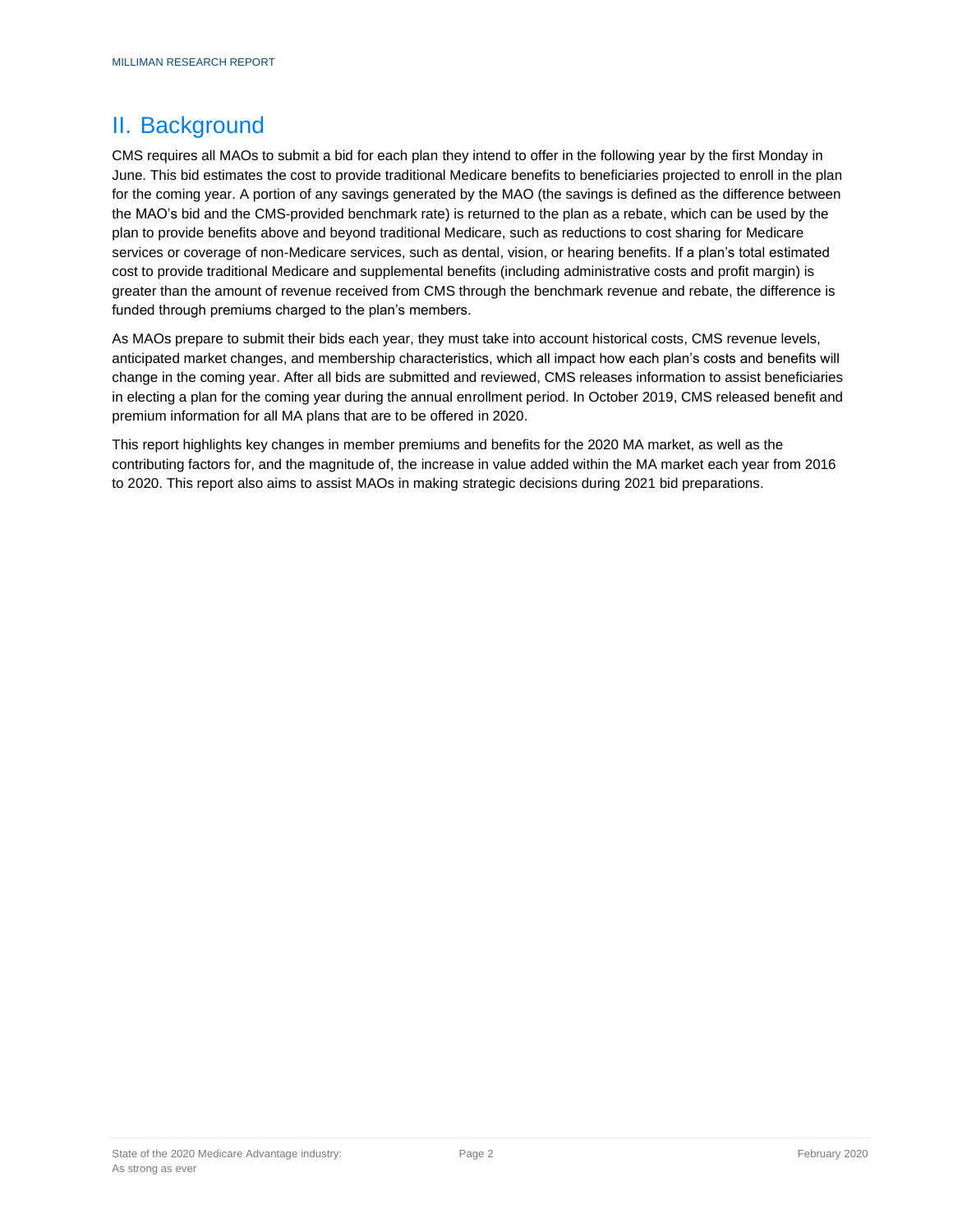### <span id="page-4-0"></span>III. Overview

In this report, we analyze various aspects of the MA market to aid MAOs in understanding the current market environment as they prepare to make 2021 benefit and premium decisions. Specifically, we focus on value added and premium in 2020, as well as on how they changed from 2016 to 2020.

Value added for general enrollment plans is defined as the benefits provided to a plan's beneficiaries above traditional Medicare that are not funded through member premiums. This metric accounts for the value of non-Medicare-covered benefits, traditional Medicare cost-sharing reductions, any buy-down of the Part B premium, and any additional member premium.

The value added for dual-eligible special needs plans (D-SNPs) only measures the value of non-Medicare-covered benefits that are not funded through member premiums—e.g., dental, vision, hearing, or over-the-counter (OTC) drug card, etc.—because these types of plans often provide Medicare-covered services without member cost sharing through coordinated efforts with each state's Medicaid program.

All results presented below represent the individual MA market—i.e., no employer group waiver plans (EGWPs) excluding standalone prescription drug plans (PDPs). We used publicly available membership information released by CMS from February of the corresponding year for 2016 through 2019 service years. For 2020, we utilized the September 2019 enrollment, which takes into account any plans that applied a crosswalk into 2020, because 2020 enrollment was not available at the time of the analysis.

The primary focus of this report is non-institutionalized non-Medicaid (NINM) plans and D-SNPs. The NINM plans are also referred to as general enrollment plans because they do not contain enrollment restrictions, with the noted exception of end-stage renal disease (ESRD). Please note that ESRD beneficiaries will be permitted to enroll in general enrollment plans starting in 2021. SNPs for members with chronic conditions (C-SNPs) and institutionalized members (I-SNPs) are less common in the MA market and are excluded from the results in this report, except where specifically stated. Additionally, we exclude all U.S. territories from the results. The results also exclude medical savings account (MSA) plans, Medicare Cost Plans (Cost), Part B-only plans, and Program of All-Inclusive Care for the Elderly (PACE) plans, all of which account for a very small portion of the individual membership. Lastly, Medicare-Medicaid Plans (MMPs), which include around 375,000 members, were also excluded.

In addition, for the population we analyzed, there are about 3,400 unique general enrollment plans offered in 2020, with about 2,600 continuing to be offered from 2019. This excludes plans in U.S. territories and also counts each segment of a particular plan as a unique plan in this plan count. This is a significant increase from prior years and represents the most MA plans ever available in the market for beneficiaries to choose from. Roughly 350 plans offered in 2019 are no longer available in 2020, though members in these plans may have been automatically moved to another plan in 2020. However, approximately 800 new plans will begin in 2020. Overall, there is a net increase of about 15.5% in the total number of individual general enrollment plans available in 2020 compared with 2019 (about 2,950 general enrollment plans were available in 2019). For comparison, between 2018 and 2019 there were approximately 350 general enrollment plans that terminated with approximately 850 new plan offerings in 2019, for a net change of 19% in 2019. D-SNP plan offerings also continue to increase each year, with approximately 100 entries and 50 exits each year, leading to a net increase of 16% over 2019 and a total of about 550 D-SNPs available in 2020.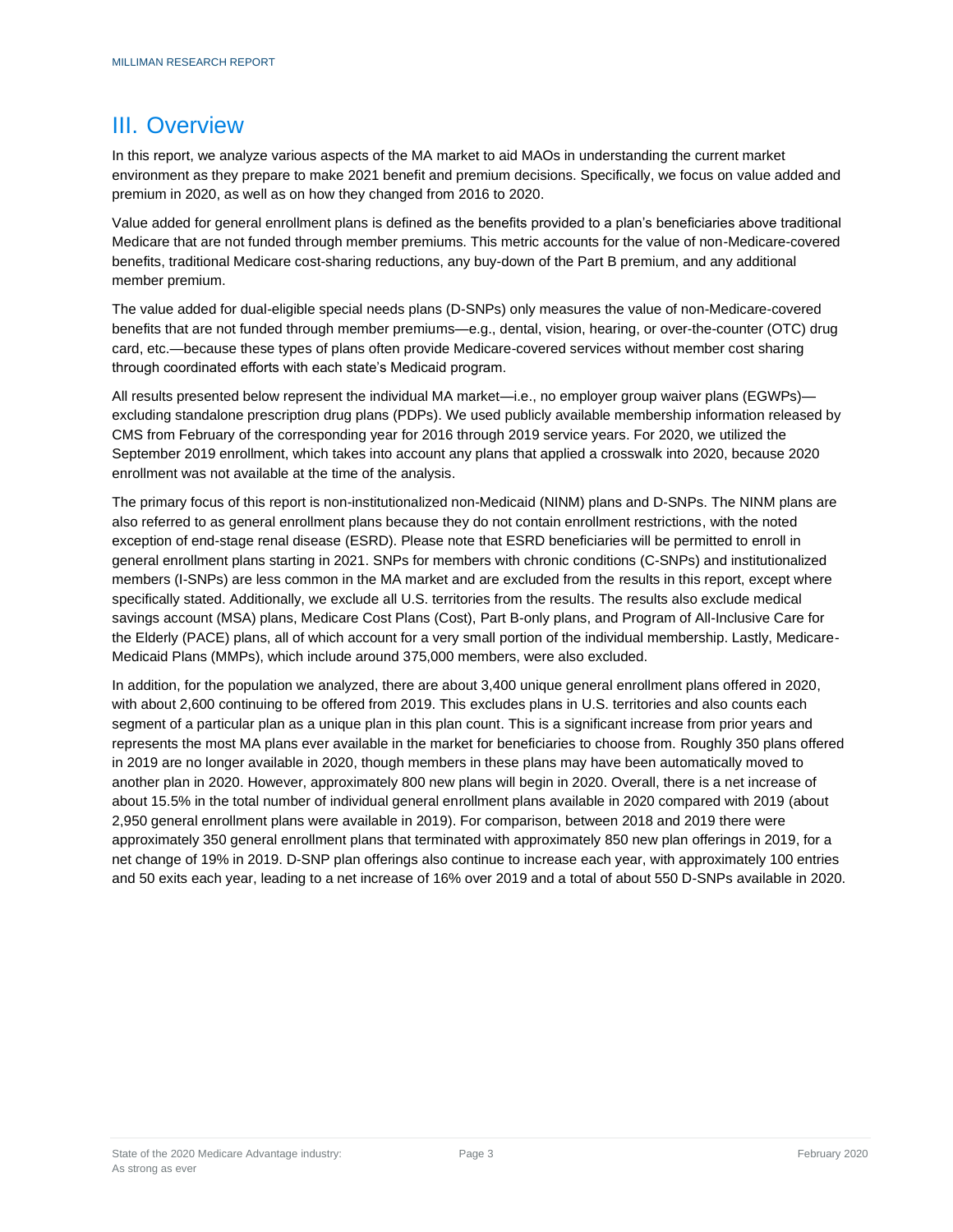### <span id="page-5-0"></span>IV. Results

### **GENERAL ENROLLMENT PLANS**

#### **Analysis: 2020 snapshot**

This section provides an analysis of 2020 general enrollment plans and the market changes from 2019. The value added and member premium results are split into various subcategories, such as region, star rating, product type, carrier size, and certain benefit offerings. See Appendix A for a mapping of each state to the regions used in this report. Note that the buy-down of the Part B premium is included under "Change in Benefits" within this section of the report.

#### **Region**

The table in Figure 1 contains the 2020 value added and member premium for all general enrollment plans by region, on a per member per month (PMPM) basis. The change in these metrics from 2019 is also shown. The benefit change is measured as the value added change, excluding the change in premium. For example, nationwide there is a \$5.66 increase in value added, with \$0.63 of this due to decreased premiums. Therefore, there is a net increase in benefits of \$5.03. This change is smaller than last year in terms of value added, where the nationwide increase in value added was \$13.05. The 2019 market saw a large increase in benefit value of \$9.29 (including the Part B buy-down) due in part to the moratorium on the 2019 Health Insurer Providers Fee (HIPF) and insurers repurposing those funds directly back into benefits for the consumer, along with a significant premium decrease of \$3.76. In 2020, the market has continued with a small decrease in premiums and expansion of benefits relative to 2019, despite the return of the HIPF for 2020.

|               | <b>GENERAL ENROLLMENT PLANS</b>   |                                                         |                        |                                                     |                                                            |                                                         |  |  |  |  |  |  |
|---------------|-----------------------------------|---------------------------------------------------------|------------------------|-----------------------------------------------------|------------------------------------------------------------|---------------------------------------------------------|--|--|--|--|--|--|
| <b>REGION</b> | <b>2020 VALUE</b><br><b>ADDED</b> | <b>VALUE ADDED</b><br><b>CHANGE</b><br><b>FROM 2019</b> | 2020<br><b>PREMIUM</b> | <b>PREMIUM</b><br><b>CHANGE</b><br><b>FROM 2019</b> | <b>BENEFITS VALUE</b><br><b>CHANGE</b><br><b>FROM 2019</b> | 2020<br><b>MEMBERSHIP</b><br><b>DISTRIBUTION</b><br>(%) |  |  |  |  |  |  |
| Northeast     | \$79.23                           | \$4.60                                                  | \$44.32                | $-$1.23$                                            | \$3.37                                                     | 17%                                                     |  |  |  |  |  |  |
| Midwest       | \$98.00                           | \$4.43                                                  | \$35.59                | $-$0.87$                                            | \$3.55                                                     | 20%                                                     |  |  |  |  |  |  |
| South         | \$143.16                          | \$4.71                                                  | \$15.87                | \$0.09                                              | \$4.80                                                     | 36%                                                     |  |  |  |  |  |  |
| West          | \$126.34                          | \$9.47                                                  | \$27.87                | $-$1.46$                                            | \$8.01                                                     | 26%                                                     |  |  |  |  |  |  |
| Nationwide    | \$118.56                          | \$5.66                                                  | \$27.92                | $-$0.63$                                            | \$5.03                                                     | 100%                                                    |  |  |  |  |  |  |

#### **FIGURE 1: MEDICARE ADVANTAGE AVERAGE PREMIUM AND VALUE ADDED AMOUNTS BY REGION**

As shown in Figure 1, general enrollment plans have an average value added of about \$119 nationwide. However, this varies significantly by region, with the South and West regions having values that are higher than average, with included lower member premiums, consistent with results seen in prior years. Both the South and West regions have historically seen payment rates higher than managed medical costs in comparison with the other regions of the country, which contributes to the higher amounts of value added.

In addition to the total value of supplemental benefits offered to beneficiaries, MAOs must continually evaluate the member premium charged to beneficiaries in their plans. While the value added includes the overall benefit package and considers the expected medical spending of the average beneficiary, the member premium is equally important to members because it is a fixed monthly cost and many beneficiaries are sensitive to premium changes.

Underlying the change in value added, there are downward shifts in premium in all areas of the country with the exception of the South region, which realized a very small increase in average premium, and with larger decreases seen in the Northeast and West regions. This could be driven by more offerings of \$0 premium plans, or by members choosing plans with lower premiums. As mentioned above, there is a \$0.63 PMPM decrease in the average nationwide premium from 2019 to 2020. There is continued improvement of benefit offerings through richer benefits and offering of new non-Medicare-covered benefits relative to 2019 in all regions.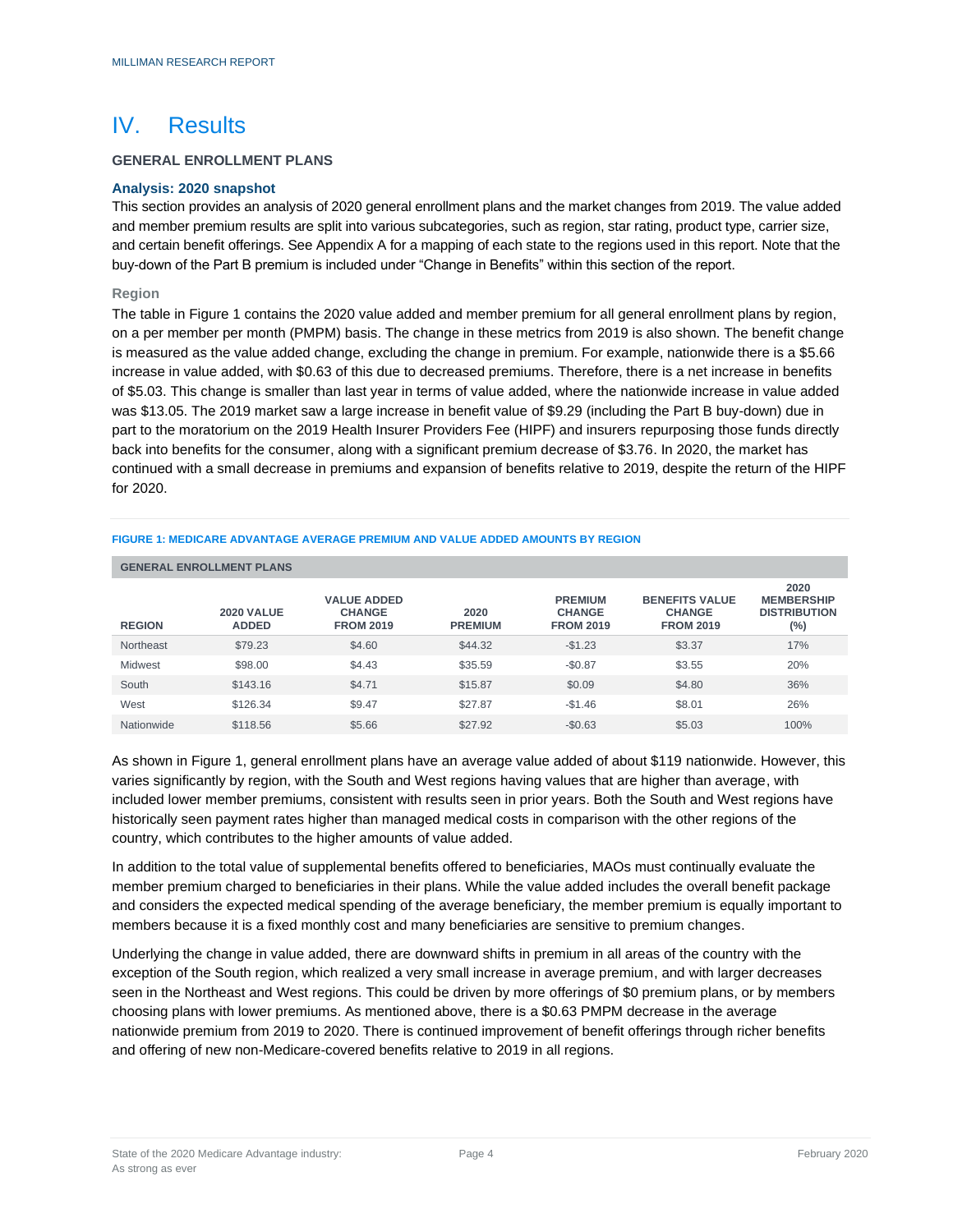#### **Star rating**

CMS uses information collected through member surveys, plan submissions, and providers to assign quality star ratings to MA and PDP contracts. Star ratings are intended to help beneficiaries compare plans based on their historical levels of quality. In addition, the Patient Protection and Affordable Care Act (ACA) introduced a payment methodology in 2012 that ties both benchmark revenue payments and rebate percentages (retained savings) to an MAO's overall star rating (Part C + Part D), incentivizing organizations to increase their star ratings.

The table in Figure 2 shows the MA value added and premium information stratified by overall star rating. This figure compares the distribution of plans that were bucketed into the corresponding 2019 star rating (used in the 2020 bids) to the 2020 star rating (to be used in the 2021 bids). There is roughly a three-year delay in receiving a star rating. The "Low Enrollment" designation applies to contracts that do not have sufficient enrollment and corresponding data in the three years prior to evaluate and calculate a star rating. Contracts that have entered the market in the past three years will be classified as "New Contract." It is important to note that New Contracts receive benchmark revenue payments reflecting a bonus payment of 3.5%, unless the new contract's parent organization has an established star rating, in which case that parent's average star rating is used for the benchmark and rebate calculations. Low Enrollment contracts also receive benchmark payments that reflect a bonus payment of 3.5%.

#### **FIGURE 2: MEDICARE ADVANTAGE AVERAGE PREMIUM AND VALUE ADDED AMOUNTS BY STAR RATING**

|                     | <b>GENERAL ENROLLMENT PLANS</b>   |                                                         |                        |                                                     |                                                                      |                                                            |  |  |  |  |  |  |
|---------------------|-----------------------------------|---------------------------------------------------------|------------------------|-----------------------------------------------------|----------------------------------------------------------------------|------------------------------------------------------------|--|--|--|--|--|--|
| <b>STAR RATING</b>  | <b>2020 VALUE</b><br><b>ADDED</b> | <b>VALUE ADDED</b><br><b>CHANGE</b><br><b>FROM 2019</b> | 2020<br><b>PREMIUM</b> | <b>PREMIUM</b><br><b>CHANGE</b><br><b>FROM 2019</b> | <b>BENEFITS</b><br><b>VALUE</b><br><b>CHANGE</b><br><b>FROM 2019</b> | 2020<br><b>MEMBERSHIP</b><br><b>DISTRIBUTION</b><br>$(\%)$ |  |  |  |  |  |  |
| <b>New Contract</b> | \$136.46                          | \$11.44                                                 | \$14.23                | $-$0.11$                                            | \$11.33                                                              | 0.9%                                                       |  |  |  |  |  |  |
| Low Enrollment      | \$122.12                          | \$18.38                                                 | \$11.11                | $-$10.10$                                           | \$8.28                                                               | 0.2%                                                       |  |  |  |  |  |  |
| $<3.0*$             | \$159.39                          | \$102.06                                                | \$8.70                 | $-$ \$35.48                                         | \$66.57                                                              | 0.1%                                                       |  |  |  |  |  |  |
| 3.0                 | \$108.12                          | \$13.95                                                 | \$22.58                | $-$5.35$                                            | \$8.60                                                               | 3%                                                         |  |  |  |  |  |  |
| 3.5                 | \$98.22                           | \$5.74                                                  | \$27.80                | \$0.24                                              | \$5.98                                                               | 16%                                                        |  |  |  |  |  |  |
| 4.0                 | \$114.11                          | \$0.21                                                  | \$28.46                | \$4.28                                              | \$4.49                                                               | 41%                                                        |  |  |  |  |  |  |
| 4.5                 | \$130.24                          | $-$0.11$                                                | \$26.33                | $-$9.72$                                            | $-$9.82$                                                             | 28%                                                        |  |  |  |  |  |  |
| 5.0                 | \$136.92                          | \$13.71                                                 | \$33.27                | $-$6.01$                                            | \$7.70                                                               | 11%                                                        |  |  |  |  |  |  |
| Total               | \$118.56                          | \$5.66                                                  | \$27.92                | $-$0.63$                                            | \$5.03                                                               | 100%                                                       |  |  |  |  |  |  |

**\*** Note that results for star ratings less than 3.0 are highly volatile due to the very low enrollment and plan mix underlying this category and therefore are deemed not credible.

Figure 2 demonstrates an increase in value added as star ratings rise from 3.5 to 5.0 stars. Historically, the 4.5 star rating value added has been higher than the 5.0 star rating value added, but the opposite is true in 2020. This is driven by a decrease in benefit value for 4.5 stars, and an increase in benefits in 5.0 stars, in addition to premium reductions. The 4.5 star benefit change is mainly driven by UnitedHealth Group, which has a significant number of members in the 4.5 star category, and which reduced benefit offerings significantly in 2020 for these members. However, the majority of UnitedHealth Group's members are in 4.0 star plans, and that subset of members will experience a much improved set of benefits in 2020. The 5.0 star benefit change is driven mainly by Kaiser Permanente, which has a significant number of members relative to other 5.0 plans, and which also dramatically improved its benefit value from 2019 to 2020. Additionally, Figure 2 shows that New Contracts without a star rating have higher levels of value added than the total (average). This result is similar to what was observed for prior years, indicating that New Contracts often enter the market with significantly richer benefits and lower premiums, likely in an attempt to gain more market presence.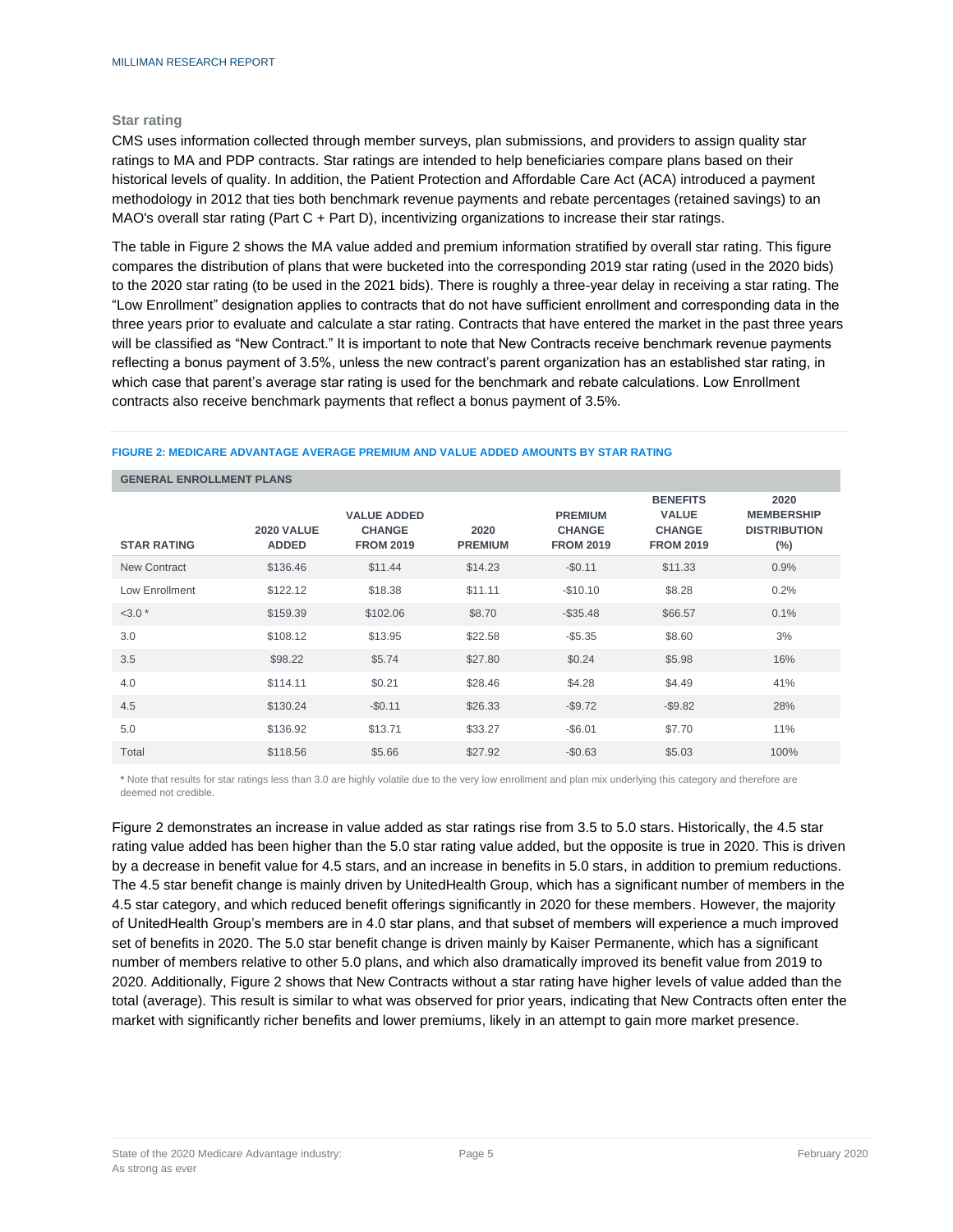#### **Product type**

MAOs can offer various product types, including health maintenance organizations (HMOs), which may include a point-of-service (POS) option (meaning access to out-of-network benefits, and noted below as HMO-POS plans), private fee-for-service (PFFS) plans, and preferred provider organizations (PPOs), which include local (LPPO) and regional (RPPO) variations. The value added measure only evaluates in-network benefits for contracted providers. HMO, HMO-POS, PFFS, and LPPO plans are collectively referred to as local plans (HMOs and PPOs are also known as local coordinated care plans) and are only offered in individual counties chosen by the plan. On the other hand, RPPOs serve a CMS-defined region, usually comprising an entire state or multistate area, and rely on revenue partially developed through a competitive bidding process.

| <b>GENERAL ENROLLMENT PLANS</b> |                                   |                                                  |                        |                                              |                                                               |                                                            |  |  |  |  |  |
|---------------------------------|-----------------------------------|--------------------------------------------------|------------------------|----------------------------------------------|---------------------------------------------------------------|------------------------------------------------------------|--|--|--|--|--|
| <b>PRODUCT TYPE</b>             | <b>2020 VALUE</b><br><b>ADDED</b> | <b>VALUE ADDED</b><br><b>CHANGE FROM</b><br>2019 | 2020<br><b>PREMIUM</b> | <b>PREMIUM</b><br><b>CHANGE FROM</b><br>2019 | <b>BENEFITS</b><br><b>VALUE</b><br><b>CHANGE FROM</b><br>2019 | 2020<br><b>MEMBERSHIP</b><br><b>DISTRIBUTION</b><br>$(\%)$ |  |  |  |  |  |
| <b>HMO</b>                      | \$141.29                          | \$7.42                                           | \$20.38                | \$0.16                                       | \$7.59                                                        | 59%                                                        |  |  |  |  |  |
| HMO-POS                         | \$106.45                          | \$36.69                                          | \$37.37                | $-$ \$25.23                                  | \$11.46                                                       | 11%                                                        |  |  |  |  |  |
| <b>LPPO</b>                     | \$86.21                           | $-$0.08$                                         | \$37.60                | $-$1.23$                                     | $-$1.30$                                                      | 23%                                                        |  |  |  |  |  |
| <b>RPPO</b>                     | \$55.29                           | \$3.04                                           | \$42.82                | \$3.87                                       | \$6.91                                                        | 6%                                                         |  |  |  |  |  |
| <b>PFFS</b>                     | $-$ \$6.83                        | $-$9.66$                                         | \$73.48                | \$8.58                                       | $-$1.09$                                                      | $1\%$                                                      |  |  |  |  |  |
| Total                           | \$118.56                          | \$5.66                                           | \$27.92                | $-$0.63$                                     | \$5.03                                                        | 100%                                                       |  |  |  |  |  |

#### **FIGURE 3: MEDICARE ADVANTAGE AVERAGE PREMIUM AND VALUE ADDED AMOUNTS BY PLAN TYPE**

The table in Figure 3 demonstrates that the HMO product type generally has the highest value added for general enrollment plans, while the PFFS product type generally has the lowest value added, which is consistent with prior year results. Note that a negative value added indicates the PFFS product type has lower value added than traditional Medicare. Among general enrollment plans, the HMO product type is the most popular product type, with roughly 59% of the membership; the HMO-POS product type is gaining market share as well. Product types appear to be experiencing varied rate pressures, with some having the ability to mitigate the year-over-year impact on beneficiary value added. The PFFS product type appears to be forced to give up more value added in 2020 relative to 2019, and the LPPO product type very slightly more as well, which for the PFFS product type is mostly due to large increases in premium relative to the HMO, HMO-POS, and LPPO product types. The 2019 HMO products changing to HMO-POS products in 2020 with the addition of out-of-network benefits are driving the large shifts in value added and premium from 2019 to 2020 for the HMO-POS product type. These new HMO-POS products, many of which are offered by UnitedHealth Group and WellCare, have significantly higher value added amounts and lower premiums, on average, than HMO-POS products in existence in 2019. The HMO product type has the lowest premium, which is consistent with also having the greatest amount of value added, and also can be seen with every year of data underlying these results.

#### **Carrier size**

The MA market is populated with organizations of varying size, ranging from large national carriers offering hundreds of plans across the country to local carriers with a handful of plans in local markets. Carrier size is defined below, based on publicly available MA membership for each year across all plans on a nationwide basis, as described below in the Methodology section:

- Mega: 250,000 or more members. This group contains the large national insurers Anthem, Cigna, CVS Health Corporation, Humana, Kaiser, UnitedHealth Group, and WellCare.
- Large: 50,000 or more members but under 250,000 members.
- Medium: 5,000 or more members but under 50,000 members.
- Small: Under 5,000 members.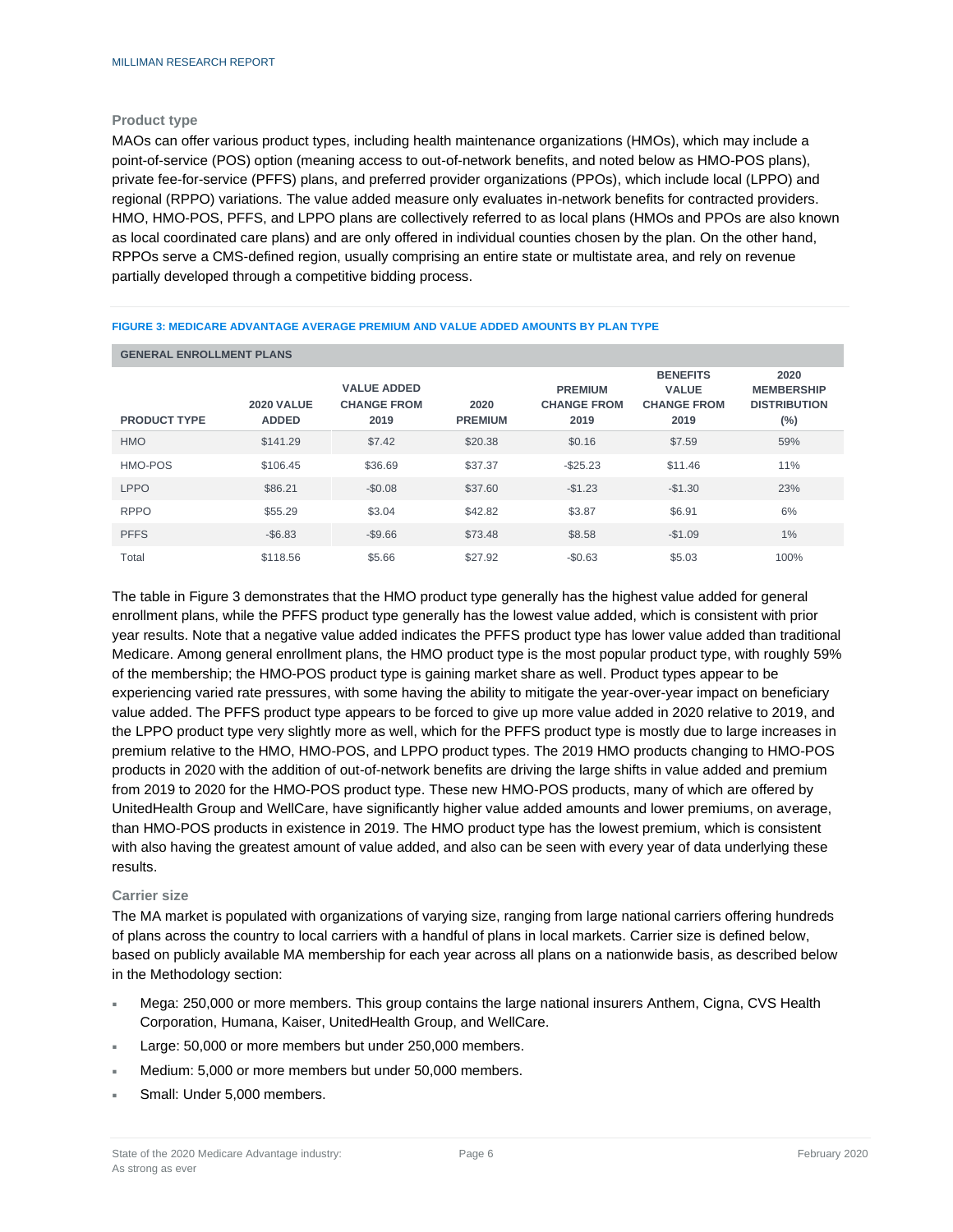Note that independent Blue Cross Blue Shield carriers are included in large, medium, and small categories, rather than the mega category, as they are considered separate organizations and, therefore, individually do not meet the membership thresholds for the mega carrier category.

The table in Figure 4 contains the value added and premium results for general enrollment plans by carrier size.

|                     | <b>GENERAL ENROLLMENT PLANS</b>   |                                                  |                        |                                              |                                                               |                                                            |  |  |  |  |  |  |
|---------------------|-----------------------------------|--------------------------------------------------|------------------------|----------------------------------------------|---------------------------------------------------------------|------------------------------------------------------------|--|--|--|--|--|--|
| <b>CARRIER SIZE</b> | <b>2020 VALUE</b><br><b>ADDED</b> | <b>VALUE ADDED</b><br><b>CHANGE FROM</b><br>2019 | 2020<br><b>PREMIUM</b> | <b>PREMIUM</b><br><b>CHANGE FROM</b><br>2019 | <b>BENEFITS</b><br><b>VALUE</b><br><b>CHANGE FROM</b><br>2019 | 2020<br><b>MEMBERSHIP</b><br><b>DISTRIBUTION</b><br>$(\%)$ |  |  |  |  |  |  |
| Mega                | \$127.27                          | \$3.86                                           | \$19.83                | \$0.12                                       | \$3.98                                                        | 71%                                                        |  |  |  |  |  |  |
| Large               | \$95.39                           | \$9.06                                           | \$48.22                | $-$2.51$                                     | \$6.55                                                        | 19%                                                        |  |  |  |  |  |  |
| Medium              | \$100.37                          | \$11.19                                          | \$46.77                | $-$2.08$                                     | \$9.11                                                        | 10%                                                        |  |  |  |  |  |  |
| Small               | \$119.43                          | \$17.59                                          | \$31.72                | $-$4.73$                                     | \$12.86                                                       | 0.5%                                                       |  |  |  |  |  |  |
| Total               | \$118.56                          | \$5.66                                           | \$27.92                | $-$0.63$                                     | \$5.03                                                        | 100%                                                       |  |  |  |  |  |  |

#### **FIGURE 4: MEDICARE ADVANTAGE AVERAGE PREMIUM AND VALUE ADDED AMOUNTS BY CARRIER SIZE**

Often, large national carriers are able to achieve increased economies of scale and are thereby capable of achieving lower administrative costs than smaller local carriers. Based on the results shown in Figure 4, small, medium, and large carrier sizes provide a lower value added for general enrollment beneficiaries compared with mega carriers, though mega carriers had the smallest increase in value added from 2019 to 2020. Mega carriers provide the greatest amount of value added, the lowest overall premium, the smallest change in value added from 2019, and they contain the majority of September 2019 cross-walked membership.

#### **Benefit offerings**

In addition to differences by various plan characteristics, it is important to understand how specific benefits affect the value added and premium metrics within the MA marketplace. In an environment of increased revenue pressure, plans will generally increase premium, reduce benefits, or use some combination of the two. Therefore, it is necessary to view benefit differences alongside plan characteristics to fully understand how benefits affect members and their behavior in the MA market.

The table in Figure 5 shows the value added and premium differences for plans with and without deductibles.

#### **GENERAL ENROLLMENT PLANS PART C AND D DEDUCTIBLES 2020 VALUE ADDED VALUE ADDED CHANGE FROM 2019 2020 PREMIUM PREMIUM CHANGE FROM 2019 BENEFITS VALUE CHANGE FROM 2019 2020 MEMBERSHIP DISTRIBUTION (%)** Both > \$0 \$49.68 \$49.68 \$3.49 \$24.84 -\$8.30 -\$4.81 526.81 \$24.84 \$24.84 524.84 \$1% Part C Only > \$0 \$78.80 \$74.47 \$12.73 -\$10.88 -\$6.41 1% Part D Only > \$0 \$96.14 \$1.43 \$29.54 \$1.18 \$2.61 \$2.61 \$9% Both = \$0 \$144.05 \$7.80 \$26.75 -\$2.00 \$5.80 49% Total \$118.56 \$5.66 \$27.92 -\$0.63 \$5.03 100%

#### **FIGURE 5: MEDICARE ADVANTAGE AVERAGE PREMIUM AND VALUE ADDED AMOUNTS BY DEDUCTIBLE**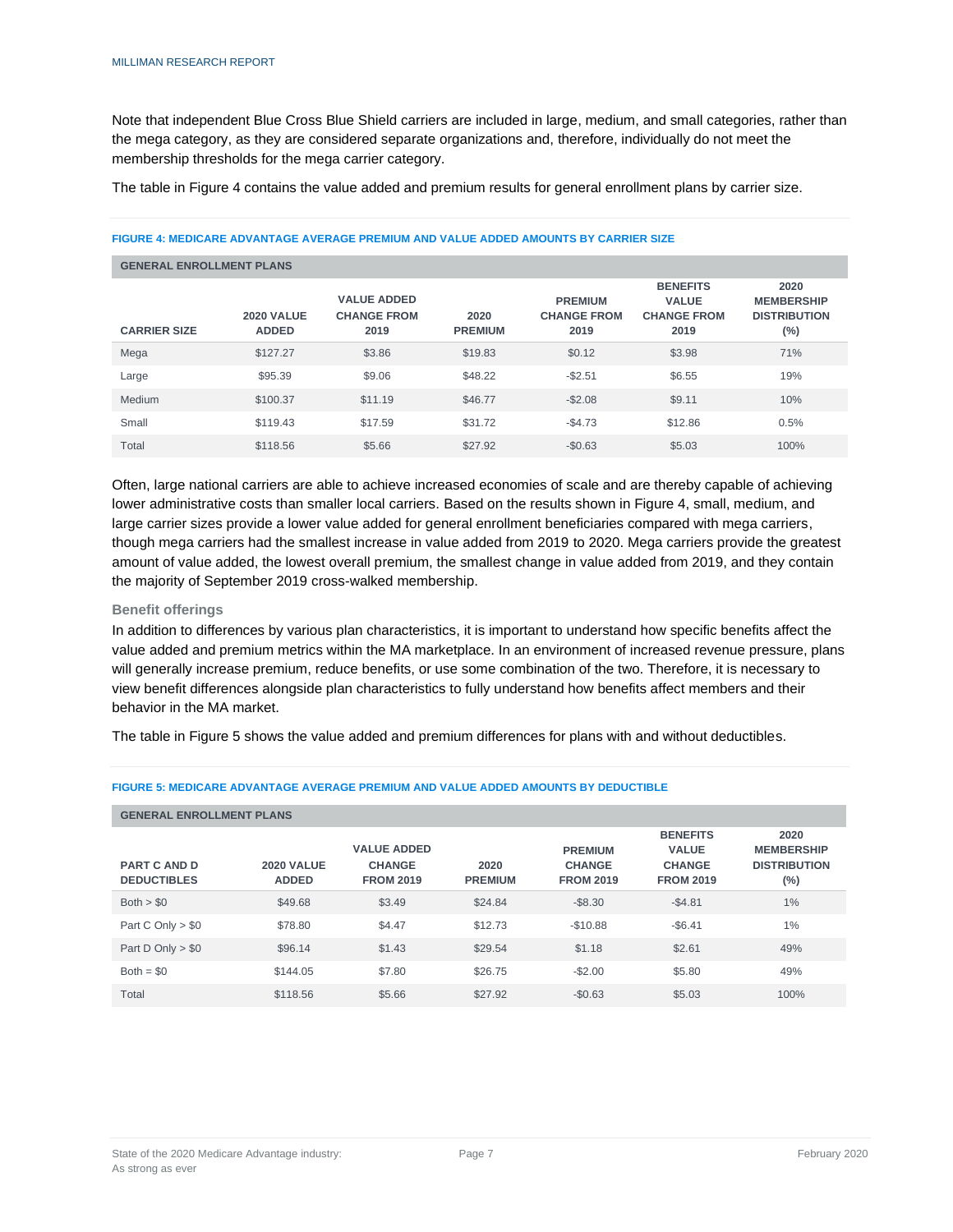Figure 5 shows that the vast majority of beneficiaries (98%) choose plans with no Part C deductible. This result shows that beneficiaries have a clear preference for plans without a Part C deductible, likely because it removes uncertainty about cost-sharing amounts. MAOs also recognize this beneficiary preference, as only 5.6% of unique general enrollment MA plans included a medical deductible in 2020. Additionally, plans without medical deductibles generally offer a richer overall benefit package, as evidenced through the value added for these plans (Part D Only > \$0 and Both = \$0 in Figure 5 above). Note that Figure 5 does not distinguish between plans that offer medical benefits only (MA Only) and plans that offer both medical and pharmacy benefits (MA-PD). The results assume that MA Only plans effectively have a Part D premium, benefit, and value added of \$0.

In 2020, 49% of general enrollment plans offer a \$0 premium. This is a slight increase from 2019, when 45% of general enrollment plans offered a \$0 premium. The membership distribution had a slight increase from 56% to 57% in plans offering a \$0 premium, confirming that paying no additional premium is attractive to members.

| <b>GENERAL ENROLLMENT PLANS</b> |                                                  |                                                  |                                                              |                                         |                                         |                                                        |  |  |  |  |  |
|---------------------------------|--------------------------------------------------|--------------------------------------------------|--------------------------------------------------------------|-----------------------------------------|-----------------------------------------|--------------------------------------------------------|--|--|--|--|--|
| <b>PREMIUM RANGE</b>            | 2020<br><b>MEMBERSHIP</b><br><b>DISTRIBUTION</b> | 2019<br><b>MEMBERSHIP</b><br><b>DISTRIBUTION</b> | <b>CHANGE IN</b><br><b>MEMBERSHIP</b><br><b>DISTRIBUTION</b> | <b>2020 PLAN</b><br><b>DISTRIBUTION</b> | <b>2019 PLAN</b><br><b>DISTRIBUTION</b> | <b>CHANGE IN</b><br><b>PLAN</b><br><b>DISTRIBUTION</b> |  |  |  |  |  |
| \$0.00                          | 56.9%                                            | 55.7%                                            | 1.1%                                                         | 49.1%                                   | 44.7%                                   | 4.5%                                                   |  |  |  |  |  |
| $$0.01 - $20.00$                | 5.3%                                             | 5.3%                                             | 0.0%                                                         | 6.1%                                    | 5.8%                                    | 0.4%                                                   |  |  |  |  |  |
| $$20.01 - $50.00$               | 17.2%                                            | 18.0%                                            | $-0.8%$                                                      | 20.3%                                   | 21.6%                                   | $-1.3%$                                                |  |  |  |  |  |
| $$50.01 - $100.00$              | 13.9%                                            | 13.9%                                            | $0.0\%$                                                      | 14.9%                                   | 17.0%                                   | $-2.2%$                                                |  |  |  |  |  |
| $$100.00+$                      | 6.7%                                             | 7.0%                                             | $-0.2%$                                                      | 9.6%                                    | 11.0%                                   | $-1.4%$                                                |  |  |  |  |  |
| Total                           | 100.0%                                           | 100.0%                                           |                                                              | 100.0%                                  | 100.0%                                  |                                                        |  |  |  |  |  |

#### **FIGURE 6: MEDICARE ADVANTAGE MEMBERSHIP AND PLAN DISTRIBUTION BY PREMIUM RANGE**

In 2020, general enrollment plans have maximum out-of-pocket (MOOP) levels ranging from \$0 to \$6,700 per year. Plans with a voluntary MOOP limit member out-of-pocket costs to \$3,400 or less per calendar year, while plans with a mandatory MOOP have a limit between \$3,401 and \$6,700. CMS identifies each plan as either meeting the voluntary or the mandatory MOOP. Plans with a voluntary MOOP generally have greater flexibility regarding cost-sharing requirements for individual service lines because the member will reach the MOOP quicker than in a plan with a mandatory MOOP. The table in Figure 7 shows nationwide value added and premium information by MOOP type.

#### **FIGURE 7: MEDICARE ADVANTAGE AVERAGE PREMIUM AND VALUE ADDED AMOUNTS BY MOOP**

| <b>GENERAL ENROLLMENT PLANS</b>                                             |          |                                                  |              |          |                                                                      |                                                      |  |  |  |  |  |
|-----------------------------------------------------------------------------|----------|--------------------------------------------------|--------------|----------|----------------------------------------------------------------------|------------------------------------------------------|--|--|--|--|--|
| <b>MAXIMUM</b><br><b>2020 VALUE</b><br><b>OUT-OF-POCKET</b><br><b>ADDED</b> |          | <b>VALUE ADDED</b><br><b>CHANGE FROM</b><br>2019 | 2020 PREMIUM |          | <b>BENEFITS</b><br><b>VALUE</b><br><b>CHANGE</b><br><b>FROM 2019</b> | 2020<br><b>MEMBERSHIP</b><br><b>DISTRIBUTION (%)</b> |  |  |  |  |  |
| Voluntary                                                                   | \$173.68 | \$9.80                                           | \$27.11      | $-$1.35$ | \$8.45                                                               | 25%                                                  |  |  |  |  |  |
| Mandatory                                                                   | \$100.17 | \$3.66                                           | \$28.19      | $-$0.39$ | \$3.27                                                               | 75%                                                  |  |  |  |  |  |
| Total                                                                       | \$118.56 | \$5.66                                           | \$27.92      | $-$0.63$ | \$5.03                                                               | 100%                                                 |  |  |  |  |  |

Figure 7 shows that a majority of beneficiaries choose plans with the mandatory MOOP between \$3,401 and \$6,700, despite the fact that plans with a voluntary MOOP have both a higher value added and a slightly lower premium than mandatory MOOP plans in 2020. The differences in value added between voluntary MOOP and mandatory MOOP are largely driven by service area and are not necessarily a function of positive member selection.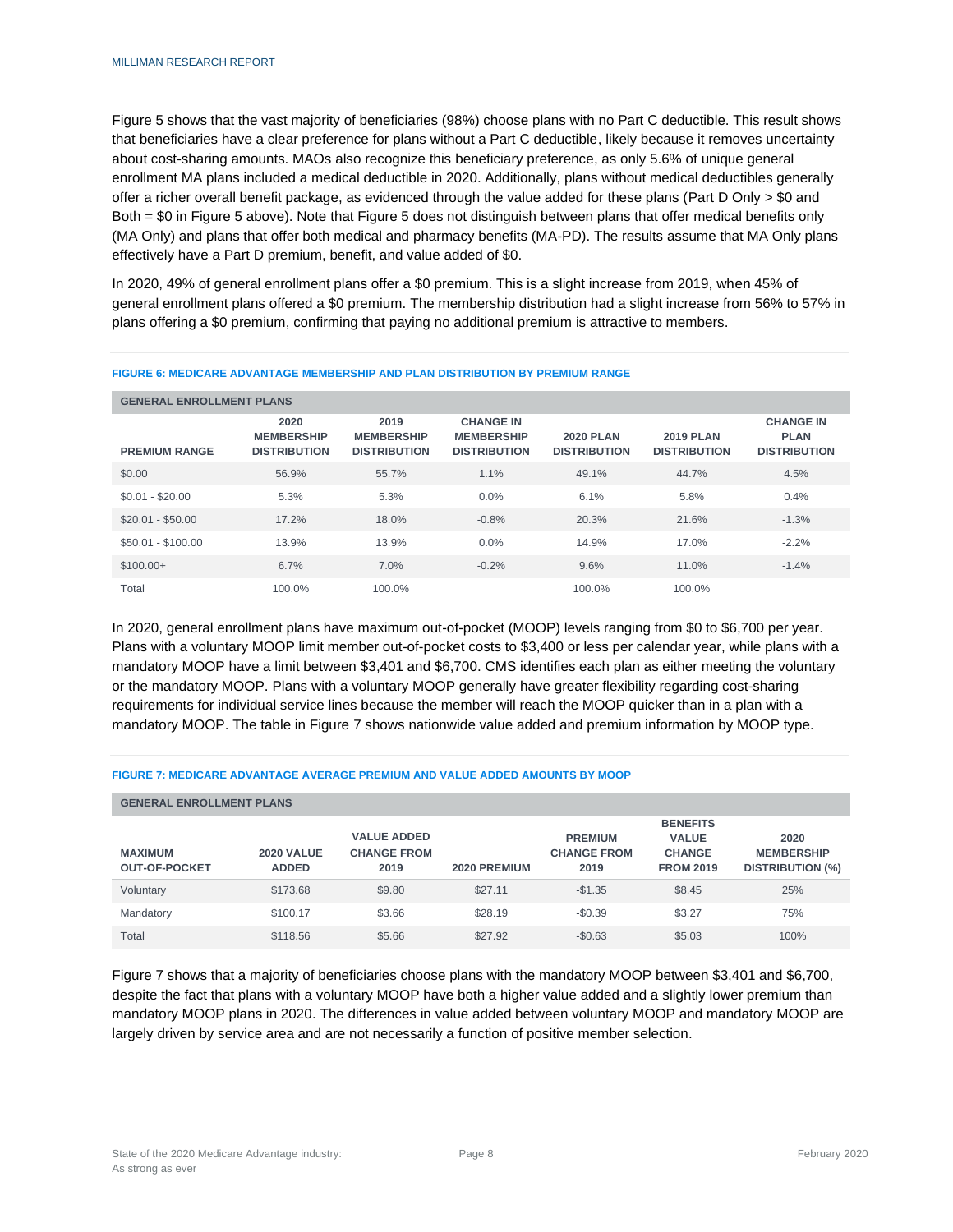#### **Historical analysis: Past five years**

This section provides an analysis of a five-year lookback from 2016 to 2020 for general enrollment plans. We measured the value added by county for each general enrollment Medicare Advantage benefit plan in the country for each year from 2016 to 2020, including the value of traditional Medicare cost-sharing reductions, supplemental benefits, and reductions that are due to member premium. The results below are provided on a PMPM basis and use the membership levels by plan from February of each specific year for 2016 through 2019 service years to develop the weighted averages across all plans for the given year. For the 2020 analysis, we utilized the September 2019 enrollment information, which takes into account any plan crosswalks into 2020, as February 2020 information was not available when this report was developed.

#### **Benefit values**

The table in Figure 8 contains the nationwide average "supplemental benefit values," which are calculated as the difference between the value of benefits offered within the Medicare Advantage plans compared with the value of benefits offered in traditional Medicare. The total Part C benefit value column is the sum of the benefit values of the prior five columns: Inpatient, Outpatient, Professional, Other Medicare-Covered, and Other Non-Medicare-Covered. Medicare-covered benefits are measured by how much lower the cost sharing is within the Medicare Advantage plans versus traditional Medicare. Non-Medicare-covered benefits are measured by the value of the additional benefits offered, such as dental, OTC drug card, vision, acupuncture, etc. The Part D column reflects the amount of MA rebate needed to pay for the Part D benefit levels within each plan, as Part D is not offered under traditional Medicare.

#### **FIGURE 8: MEDICARE ADVANTAGE NATIONAL AVERAGE BENEFIT VALUE**

|                              | <b>GENERAL ENROLLMENT PLANS</b> |                   |                     |                                  |                                       |                 |               |              |  |  |  |  |
|------------------------------|---------------------------------|-------------------|---------------------|----------------------------------|---------------------------------------|-----------------|---------------|--------------|--|--|--|--|
|                              |                                 |                   |                     | <b>OTHER</b><br><b>MEDICARE-</b> | <b>OTHER NON-</b><br><b>MEDICARE-</b> | <b>PART C</b>   |               |              |  |  |  |  |
| <b>YEAR</b>                  | <b>INPATIENT</b>                | <b>OUTPATIENT</b> | <b>PROFESSIONAL</b> | <b>COVERED</b>                   | <b>COVERED</b>                        | <b>SUBTOTAL</b> | <b>PART D</b> | <b>TOTAL</b> |  |  |  |  |
| <b>Five-Year Analysis</b>    |                                 |                   |                     |                                  |                                       |                 |               |              |  |  |  |  |
| 2016                         | \$15.83                         | \$19.40           | \$23.70             | \$6.70                           | \$16.63                               | \$82.25         | \$39.66       | \$121.91     |  |  |  |  |
| 2017                         | \$15.47                         | \$19.34           | \$23.93             | \$6.72                           | \$18.26                               | \$83.72         | \$44.50       | \$128.22     |  |  |  |  |
| 2018                         | \$15.14                         | \$19.75           | \$24.68             | \$6.71                           | \$19.07                               | \$85.35         | \$45.66       | \$131.01     |  |  |  |  |
| 2019                         | \$15.50                         | \$20.04           | \$26.96             | \$6.88                           | \$24.13                               | \$93.51         | \$46.17       | \$139.67     |  |  |  |  |
| 2020                         | \$15.38                         | \$20.49           | \$28.91             | \$6.90                           | \$26.23                               | \$97.91         | \$46.80       | \$144.71     |  |  |  |  |
| <b>Year-Over-Year Change</b> |                                 |                   |                     |                                  |                                       |                 |               |              |  |  |  |  |
| 2016 to 2017                 | $-$0.36$                        | $-$0.06$          | \$0.23              | \$0.02                           | \$1.63                                | \$1.47          | \$4.85        | \$6.31       |  |  |  |  |
| 2017 to 2018                 | $-$0.33$                        | \$0.41            | \$0.75              | $-$0.01$                         | \$0.81                                | \$1.63          | \$1.16        | \$2.79       |  |  |  |  |
| 2018 to 2019                 | \$0.36                          | \$0.28            | \$2.28              | \$0.17                           | \$5.06                                | \$8.15          | \$0.51        | \$8.66       |  |  |  |  |
| 2019 to 2020                 | $-$0.11$                        | \$0.45            | \$1.95              | \$0.02                           | \$2.10                                | \$4.40          | \$0.64        | \$5.04       |  |  |  |  |

Figure 8 illustrates that benefit values have cumulatively increased from 2016 through 2020 for all service categories with the exception of Inpatient, which over time has not experienced material change. Other Non-Medicare-Covered has experienced the largest increases over time. This is due to an increase in the prevalence of Non-Medicare-Covered benefits offered by plans, such as transportation, visitor/travel, and meal delivery.

#### **Premium and value added amounts**

The table in Figure 9 contains the nationwide average value added amounts, which are calculated as the difference between the benefit values from Figure 8 above and the corresponding nationwide average member premiums. Again, value added is defined as the value of benefits provided to a plan's beneficiaries above traditional Medicare that are not funded through member premiums. Additionally, while MAOs have the option of reducing beneficiaries' Medicare Part B premiums, most plans do not offer that benefit. To the extent that the Part B premiums are reduced, this too contributes to the total value added.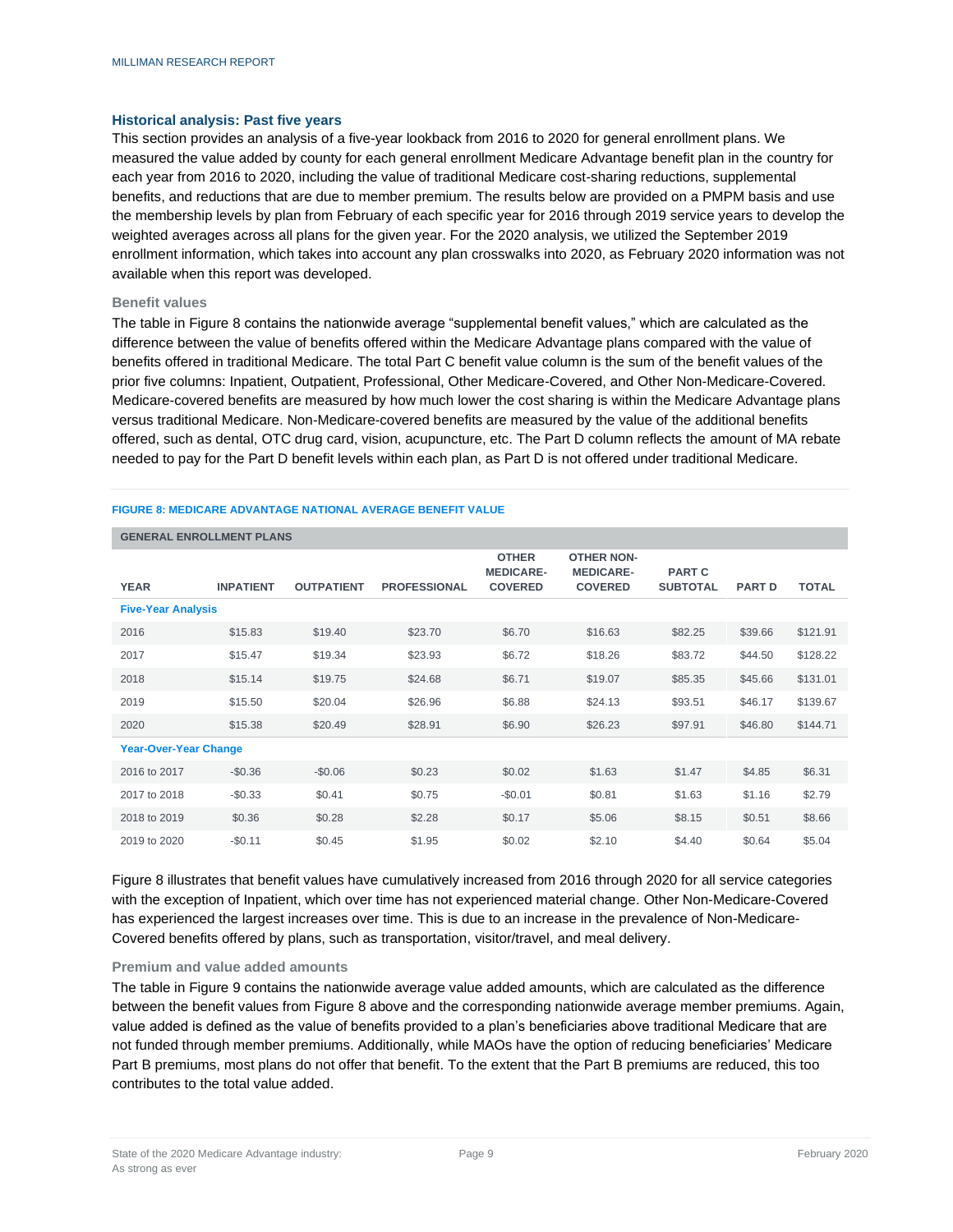#### **FIGURE 9: MEDICARE ADVANTAGE NATIONAL AVERAGE PREMIUM AND VALUE ADDED AMOUNTS**

|                              | <b>GENERAL ENROLLMENT PLANS</b> |                |                              |                                |                |                              |                                |                                      |                |                              |  |  |  |
|------------------------------|---------------------------------|----------------|------------------------------|--------------------------------|----------------|------------------------------|--------------------------------|--------------------------------------|----------------|------------------------------|--|--|--|
|                              |                                 | <b>PART C</b>  |                              | <b>PART D</b>                  |                |                              | <b>TOTAL</b>                   |                                      |                |                              |  |  |  |
| <b>YEAR</b>                  | <b>BENEFIT</b><br><b>VALUE</b>  | <b>PREMIUM</b> | <b>VALUE</b><br><b>ADDED</b> | <b>BENEFIT</b><br><b>VALUE</b> | <b>PREMIUM</b> | <b>VALUE</b><br><b>ADDED</b> | <b>BENEFIT</b><br><b>VALUE</b> | <b>PART B</b><br>BUY-<br><b>DOWN</b> | <b>PREMIUM</b> | <b>VALUE</b><br><b>ADDED</b> |  |  |  |
| 2016                         | \$82.25                         | \$19.18        | \$63.07                      | \$39.66                        | \$16.41        | \$23.25                      | \$121.91                       | \$0.95                               | \$35.59        | \$87.27                      |  |  |  |
| 2017                         | \$83.72                         | \$17.01        | \$66.71                      | \$44.50                        | \$17.56        | \$26.94                      | \$128.22                       | \$1.00                               | \$34.57        | \$94.66                      |  |  |  |
| 2018                         | \$85.35                         | \$15.81        | \$69.54                      | \$45.66                        | \$16.51        | \$29.15                      | \$131.01                       | \$1.15                               | \$32.32        | \$99.85                      |  |  |  |
| 2019                         | \$93.51                         | \$14.65        | \$78.85                      | \$46.17                        | \$13.90        | \$32.26                      | \$139.67                       | \$1.78                               | \$28.55        | \$112.89                     |  |  |  |
| 2020                         | \$97.91                         | \$14.23        | \$83.68                      | \$46.80                        | \$13.69        | \$33.11                      | \$144.71                       | \$1.77                               | \$27.92        | \$118.56                     |  |  |  |
| <b>Year-Over-Year Change</b> |                                 |                |                              |                                |                |                              |                                |                                      |                |                              |  |  |  |
| 2016 to 2017                 | \$1.47                          | $-$ \$2.17     | \$3.64                       | \$4.85                         | \$1.15         | \$3.70                       | \$6.31                         | \$0.04                               | $-$1.03$       | \$7.38                       |  |  |  |
| 2017 to 2018                 | \$1.63                          | $-$1.20$       | \$2.83                       | \$1.16                         | $-$1.05$       | \$2.21                       | \$2.79                         | \$0.15                               | $-$ \$2.25     | \$5.19                       |  |  |  |
| 2018 to 2019                 | \$8.15                          | $-$1.16$       | \$9.31                       | \$0.51                         | $-$ \$2.60     | \$3.11                       | \$8.66                         | \$0.63                               | $-$ \$3.76     | \$13.05                      |  |  |  |
| 2019 to 2020                 | \$4.40                          | $-$0.42$       | \$4.82                       | \$0.64                         | $-$0.21$       | \$0.85                       | \$5.04                         | $-$0.01$                             | $-$0.63$       | \$5.66                       |  |  |  |

Figure 9 illustrates that, overall, value added has been increasing for Part C and Part D since 2016. The 2019 market saw a large increase in value added, mostly due to a significant increase in the benefit value (including the Part B buydown) of \$9.29 due to the moratorium on the 2019 Health Insurer Providers Fee (HIPF) and insurers repurposing those funds directly back into benefits for the consumer.

#### **Part C benefit design and premium**

The table in Figure 10 contains information regarding changes in the Part C benefit design over time for general enrollment plans for primary care physician (PCP) and specialist care physician (SCP) copays and coinsurance costsharing types. This includes both MA-PD and MA Only plans.

#### **FIGURE 10: MEDICARE ADVANTAGE NATIONAL AVERAGE PART C BENEFIT DESIGN**

#### **GENERAL ENROLLMENT PLANS PCP COPAY PCP COINSURANCE SCP COPAY SCP COINSURANCE YEAR TOTAL ENROLL-MENT OUT-OF-POCKET MAX ENROLL-MENT COPAY ENROLL-MENT CO-INSURANCE ENROLL-MENT COPAY ENROLL-MENT CO-INSURANCE** 2016 11,548,011 \$5,293 11,498,150 \$9.66 67,712 19.47% 11,484,770 \$35.12 78,466 19.62% 2017 12,179,993 \$5,302 12,157,810 \$9.29 55,288 17.34% 12,133,996 \$35.50 75,376 18.14% 2018 12,919,343 \$5,271 12,884,610 \$8.54 68,263 18.00% 12,866,860 \$35.42 81,592 18.26% 2019 14,139,389 \$5,050 14,091,362 \$6.84 78,471 18.40% 14,074,100 \$33.84 90,574 18.66% 2020\* 14,203,085 \$4,889 14,131,097 \$5.35 99,078 19.00% 14,117,881 \$33.04 107,370 19.09% 2016 to 2017 631,982 \$8.34 | 659,660 -\$0.37 | -12,424 -2.14% | 649,226 \$0.38 | -3,090 -1.48% 2017 to 2018 739,350 -\$30.77 726,800 -\$0.75 12,975 0.66% 732,864 -\$0.08 6,216 0.12% 2018 to 2019 1,220,046 -\$220.53 1,206,752 -\$1.70 10,208 0.40% 1,207,240 -\$1.59 8,982 0.39% 2019 to 2020\* 63,696 -\$161.32 39,735 -\$1.49 20,607 0.60% 43,781 -\$0.80 16,796 0.43%

\* September 2019 enrollment cross-walked to 2020 is used for 2020 enrollment.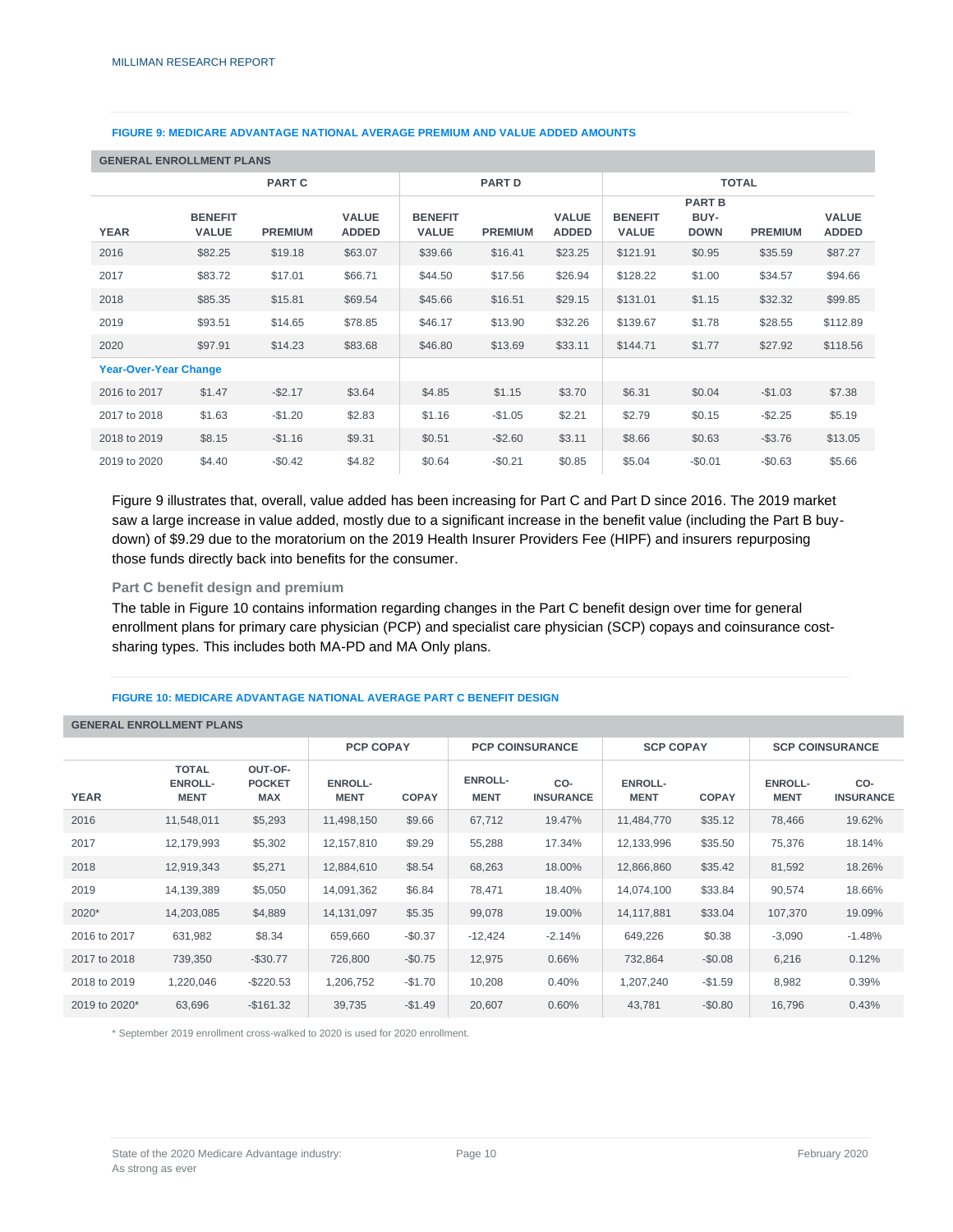Figure 10 illustrates an increase in the maximum out-of-pocket limit from 2016 to 2017, and a sizable decrease each year from 2017 to 2020. PCP cost sharing has decreased every year from 2016 to 2020, and SCP copays have decreased every year from 2017 to 2020. Coinsurance on both of these benefits remains a fairly unpopular benefit design.

Because 2020 membership is based off of 2019 membership cross-walked to 2020 plans, the change between 2020 and 2019 does not reflect any changes in member selection between plans.

#### **Part D benefit design and premium**

The table in Figure 11 contains various information regarding changes in the Part D deductibles, premium, and benefit value over time for general enrollment MA-PD plans. It is worth noting that the values in Figure 11 are slightly different from the corresponding values in other tables, as Figure 11 only includes plans (and corresponding enrollment) that offer Part D benefits.

| <b>GENERAL ENROLLMENT PLANS</b> |                          |                       |                             |  |  |  |  |  |  |  |
|---------------------------------|--------------------------|-----------------------|-----------------------------|--|--|--|--|--|--|--|
| <b>YEAR</b>                     | <b>PART D DEDUCTIBLE</b> | <b>PART D PREMIUM</b> | <b>PART D BENEFIT VALUE</b> |  |  |  |  |  |  |  |
| <b>Five-Year Analysis</b>       |                          |                       |                             |  |  |  |  |  |  |  |
| 2016                            | \$129.09                 | \$16.99               | \$41.05                     |  |  |  |  |  |  |  |
| 2017                            | \$132.28                 | \$18.10               | \$45.88                     |  |  |  |  |  |  |  |
| 2018                            | \$132.70                 | \$16.96               | \$46.92                     |  |  |  |  |  |  |  |
| 2019                            | \$122.02                 | \$14.26               | \$47.35                     |  |  |  |  |  |  |  |
| 2020                            | \$119.07                 | \$14.02               | \$47.94                     |  |  |  |  |  |  |  |
| <b>Year-Over-Year Change</b>    |                          |                       |                             |  |  |  |  |  |  |  |
| 2016 to 2017                    | \$3.19                   | \$1.11                | \$4.83                      |  |  |  |  |  |  |  |
| 2017 to 2018                    | \$0.42                   | $-$1.14$              | \$1.05                      |  |  |  |  |  |  |  |
| 2018 to 2019                    | $-$10.68$                | $-$2.70$              | \$0.43                      |  |  |  |  |  |  |  |
| 2019 to 2020                    | $-$2.95$                 | $-$0.24$              | \$0.58                      |  |  |  |  |  |  |  |

#### **FIGURE 11: MEDICARE ADVANTAGE NATIONAL AVERAGE PART D BENEFIT DESIGN**

Figure 11 illustrates increases in the Part D benefit value each year. In particular, there is an increase in the average Part D deductible from 2016 to 2018, and a steeper decrease from 2018 to 2020. The decrease from 2018 to 2019 is driven by a few carriers with large market share decreasing Part D deductibles on many of their plans. The average Part D premium has decreased since 2017. Note that this is the Part D premium reduced by MA rebates, and may not correlate directly to the benefit value.

#### **Non-Medicare-covered benefits**

The table in Figure 12 contains the percentage of membership in general enrollment plans that offer various non-Medicare benefits, including preventive and comprehensive dental, vision exams and hardware, non-emergency medical transportation (NEMT), hearing exams and aids, OTC drug cards, fitness benefits, and meal benefits. Note that the other non-Medicare-covered measurement category used in Figure 8 above includes many more benefits than the ones outlined in Figure 12, which summarizes only the most popular and visible benefits. Other non-Medicarecovered benefit examples not included in Figure 12 are non-Medicare-covered podiatry, acupuncture, and worldwide emergency room (ER) coverage, to name a few.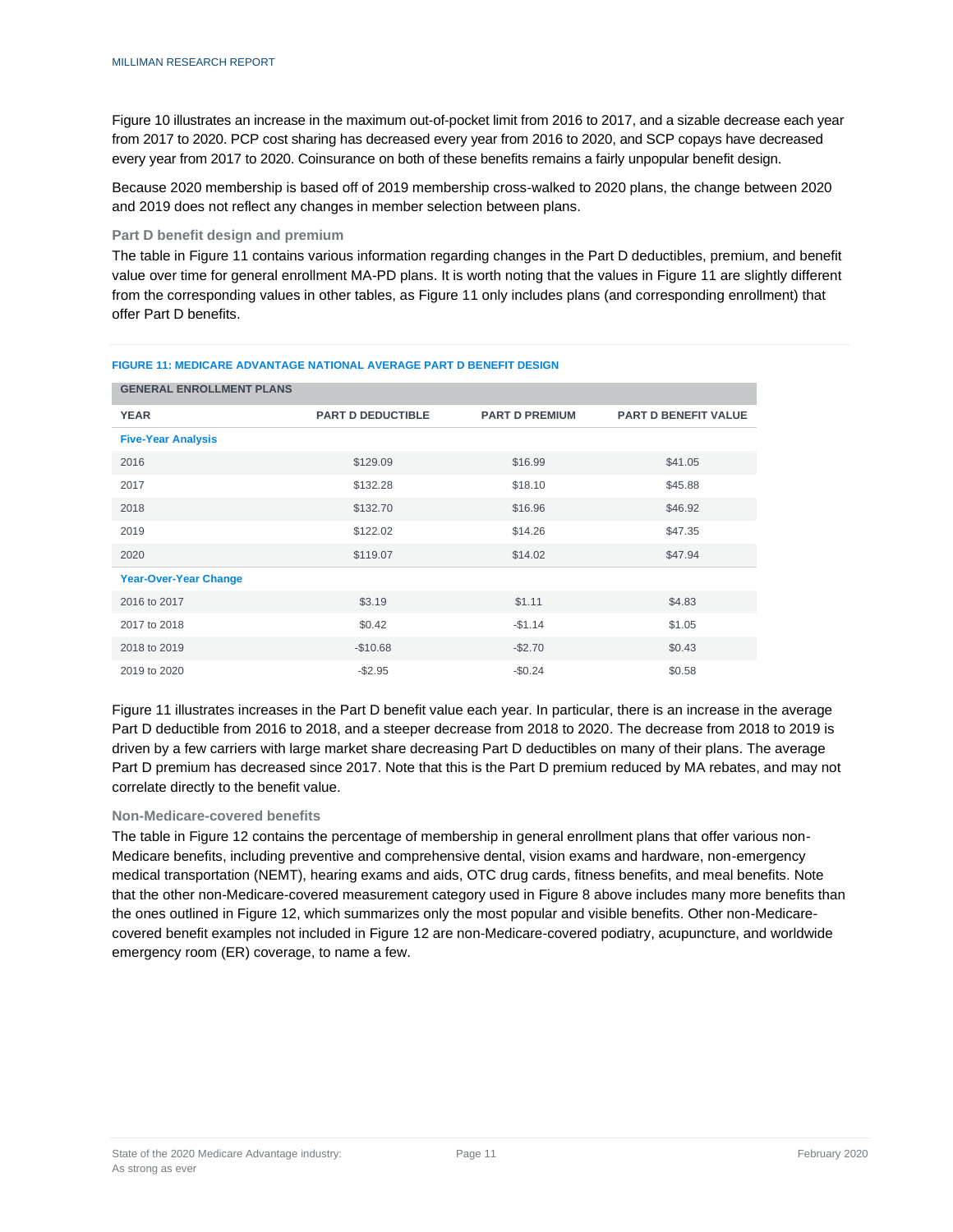#### **FIGURE 12: MEDICARE ADVANTAGE MEMBERSHIP WITH ACCESS TO NON-MEDICARE-COVERED BENEFITS**

#### **GENERAL ENROLLMENT PLANS**

| <b>YEAR</b>                  | <b>ENROLLMENT</b> | <b>PREVENTIVE</b><br><b>DENTAL</b> | <b>COMPRE-</b><br><b>HENSIVE</b><br><b>DENTAL</b> | <b>VISION</b><br><b>EXAMS</b> | <b>VISION</b><br><b>HARDWARE</b> | <b>NEMT</b> | <b>HEARING</b><br><b>EXAMS</b> | <b>HEARING</b><br><b>AIDS</b> | <b>OTC</b><br><b>DRUG</b><br>CARD | <b>FITNESS</b><br><b>BENEFIT</b> | <b>MEAL</b><br><b>BENEFIT</b> |
|------------------------------|-------------------|------------------------------------|---------------------------------------------------|-------------------------------|----------------------------------|-------------|--------------------------------|-------------------------------|-----------------------------------|----------------------------------|-------------------------------|
| <b>Five-Year Analysis</b>    |                   |                                    |                                                   |                               |                                  |             |                                |                               |                                   |                                  |                               |
| 2016                         | 11,548,011        | 52.1%                              | 25.3%                                             | 93.2%                         | 63.7%                            | 20.5%       | 69.7%                          | 50.1%                         | 27.7%                             | 78.5%                            | 21.7%                         |
| 2017                         | 12,179,993        | 55.5%                              | 26.9%                                             | 93.1%                         | 63.4%                            | 20.6%       | 75.3%                          | 61.8%                         | 39.9%                             | 81.8%                            | 21.3%                         |
| 2018                         | 12,919,343        | 58.9%                              | 30.0%                                             | 93.6%                         | 68.8%                            | 20.6%       | 82.6%                          | 71.0%                         | 41.5%                             | 83.8%                            | 22.3%                         |
| 2019                         | 14,139,389        | 68.1%                              | 43.6%                                             | 95.5%                         | 76.4%                            | 29.5%       | 83.5%                          | 80.4%                         | 60.0%                             | 88.6%                            | 38.5%                         |
| 2020*                        | 14,203,085        | 75.9%                              | 56.4%                                             | 96.2%                         | 82.3%                            | 31.4%       | 85.7%                          | 84.9%                         | 70.3%                             | 90.0%                            | 43.5%                         |
| <b>Year-Over-Year Change</b> |                   |                                    |                                                   |                               |                                  |             |                                |                               |                                   |                                  |                               |
| 2016 to 2017                 | 631,982           | 3.4%                               | 1.5%                                              | $-0.1%$                       | $-0.3%$                          | 0.1%        | 5.7%                           | 11.6%                         | 12.2%                             | 3.27%                            | $-0.4%$                       |
| 2017 to 2018                 | 739,350           | 3.4%                               | 3.1%                                              | 0.5%                          | 5.4%                             | $0.0\%$     | 7.2%                           | 9.3%                          | 1.6%                              | 2.08%                            | 1.0%                          |
| 2018 to 2019                 | 1,220,046         | 9.3%                               | 13.6%                                             | 1.9%                          | 7.5%                             | 8.9%        | 0.9%                           | 9.4%                          | 18.5%                             | 4.79%                            | 16.2%                         |
| 2019 to 2020*                | 63,696            | 7.8%                               | 12.9%                                             | 0.7%                          | 6.0%                             | 1.9%        | 2.3%                           | 4.5%                          | 10.3%                             | 1.34%                            | 5.0%                          |

\* September 2019 enrollment cross-walked to 2020 is used for 2020 enrollment.

In general, Figure 12 illustrates an increase in the number of general enrollment plans offering non-Medicare benefits from 2016 to 2020, with fairly significant increases seen for dental, OTC drug cards, and meals in 2019 and 2020. The inclusion of "enticement benefits" does come with associated expenses to the plan and may result in higher member premiums.

#### **DUAL-ELIGIBLE SPECIAL NEEDS PLANS**

#### **Analysis: 2020 snapshot**

This section provides an analysis of 2020 D-SNPs and the changes in these plans from 2019. The value added and premium results are split into various subcategories, such as region, star rating, product type, carrier size, and membership type. With the exception of the results by membership shown in Figure 17 below, the analyses in this section only include D-SNPs and exclude I-SNPs and C-SNPs. Consistent with general enrollment plans, the buy-down of the Part B premium is also included in the "Change in Benefits" part of this section of the report. Note that the value added for D-SNPs only measures the value of non-Medicare-covered benefits that are not funded through member premiums (e.g., dental, vision, hearing, OTC cards) because these types of plans often provide Medicare-covered services without member cost sharing, through coordinated efforts with each state's Medicaid program. That is, we only measure the additional value of services not covered by Medicare and do not value the cost-sharing reductions for Medicare-covered services, as dual-eligible beneficiaries do not perceive any value in cost-sharing reductions.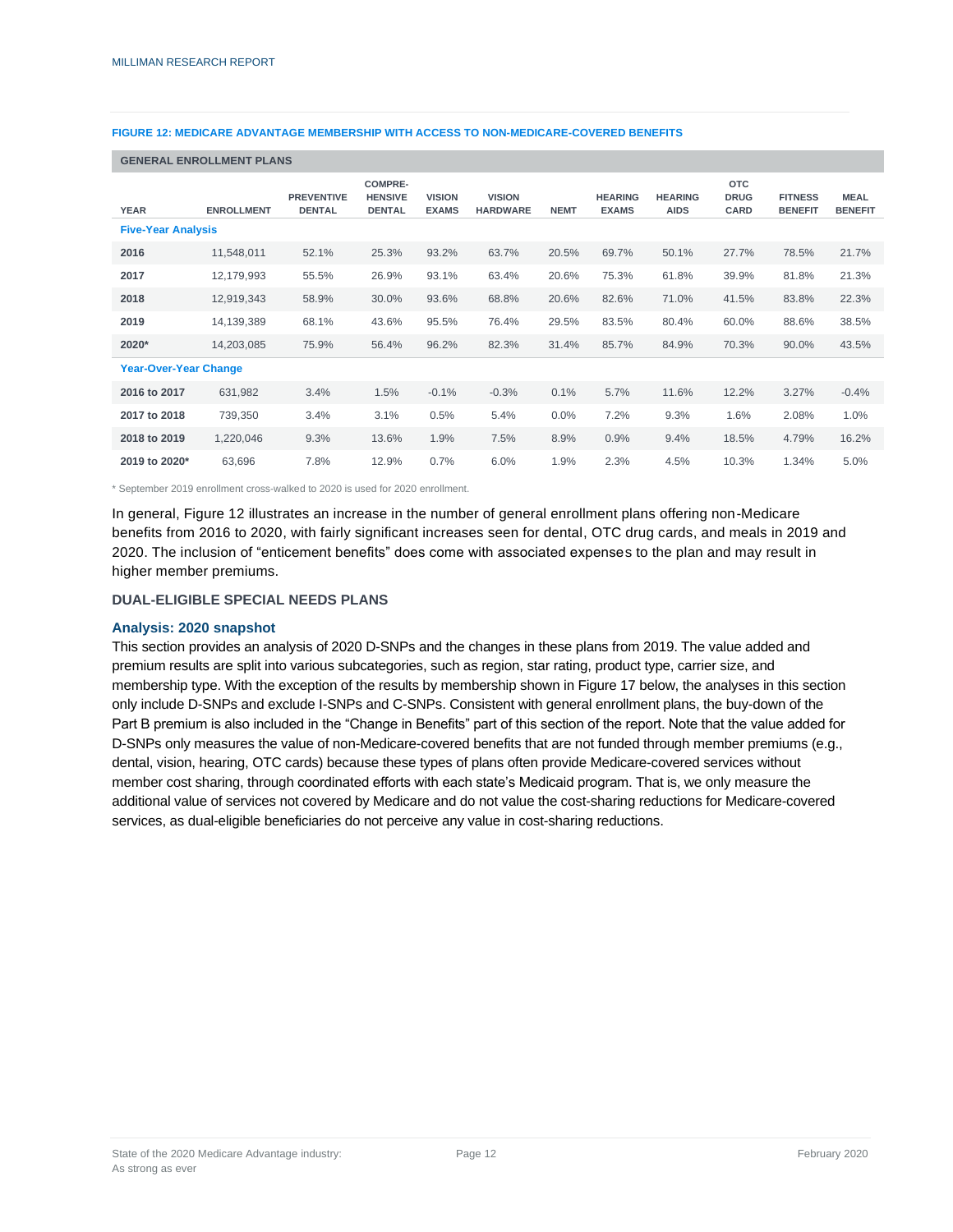### **Region**

The table in Figure 13 contains the value added and premium results for D-SNPs by region. See Appendix A for a mapping of states to these regions.

| <b>DUAL-ELIGIBLE SPECIAL NEEDS PLANS</b> |                                      |                                                         |                        |                                                     |                                                            |                                            |  |  |  |  |  |
|------------------------------------------|--------------------------------------|---------------------------------------------------------|------------------------|-----------------------------------------------------|------------------------------------------------------------|--------------------------------------------|--|--|--|--|--|
| <b>REGION</b>                            | 2020<br><b>VALUE</b><br><b>ADDED</b> | <b>VALUE ADDED</b><br><b>CHANGE</b><br><b>FROM 2019</b> | 2020<br><b>PREMIUM</b> | <b>PREMIUM</b><br><b>CHANGE</b><br><b>FROM 2019</b> | <b>BENEFITS</b><br><b>VALUE CHANGE</b><br><b>FROM 2019</b> | 2020 MEMBERSHIP<br><b>DISTRIBUTION (%)</b> |  |  |  |  |  |
| Northeast                                | \$63.25                              | \$9.30                                                  | \$31.74                | $-$2.35$                                            | \$6.95                                                     | 26%                                        |  |  |  |  |  |
| Midwest                                  | \$71.73                              | \$12.74                                                 | \$26.88                | $-$3.51$                                            | \$9.22                                                     | 10%                                        |  |  |  |  |  |
| South                                    | \$81.49                              | \$7.77                                                  | \$22.06                | $-$1.97$                                            | \$5.80                                                     | 47%                                        |  |  |  |  |  |
| West                                     | \$55.32                              | \$8.29                                                  | \$28.25                | $-$2.42$                                            | \$5.88                                                     | 16%                                        |  |  |  |  |  |
| Nationwide                               | \$71.52                              | \$8.87                                                  | \$26.08                | $-$2.32$                                            | \$6.55                                                     | 100%                                       |  |  |  |  |  |

#### **FIGURE 13: MEDICARE ADVANTAGE AVERAGE PREMIUM AND VALUE ADDED AMOUNTS BY REGION**

The D-SNP results in Figure 13 demonstrate increases in the value added metric from 2019 in all regions, with the largest increase in the Midwest region. The South, which represents about 47% of the membership, has the highest value added metric, while the West has the lowest, similar to results from prior years. All regions are seeing reductions in premium going into 2020. Because nearly all D-SNPs target premiums that are consistent with the Part D lowincome benchmark (LIB), the change in premium seen in Figure 13 varies, as the LIBs were not all consistently changing at the same rate.

#### **Star rating**

The table in Figure 14 contains the value added and premium analysis by plan star rating for D-SNPs (as mentioned above, New Contract and Low Enrollment apply to contracts with insufficient information to calculate a star rating).

| <b>DUAL-ELIGIBLE SPECIAL NEEDS PLANS</b> |                                      |                                                  |                        |                                              |                                                            |                                            |
|------------------------------------------|--------------------------------------|--------------------------------------------------|------------------------|----------------------------------------------|------------------------------------------------------------|--------------------------------------------|
| <b>STAR RATING</b>                       | 2020<br><b>VALUE</b><br><b>ADDED</b> | <b>VALUE ADDED</b><br><b>CHANGE FROM</b><br>2019 | 2020<br><b>PREMIUM</b> | <b>PREMIUM</b><br><b>CHANGE FROM</b><br>2019 | <b>BENEFITS</b><br><b>VALUE CHANGE</b><br><b>FROM 2019</b> | 2020 MEMBERSHIP<br><b>DISTRIBUTION (%)</b> |
| New Contract                             | \$51.59                              | $-$9.18$                                         | \$27.43                | $-$1.04$                                     | $-$10.22$                                                  | 1.4%                                       |
| Low Enrollment                           | \$57.97                              | \$12.10                                          | \$31.75                | \$4.04                                       | \$16.14                                                    | 1.4%                                       |
| $<3.0*$                                  | \$37.32                              | $-$7.59$                                         | \$25.00                | $-$8.01$                                     | $-$15.60$                                                  | 0.001%                                     |
| 3.0                                      | \$60.59                              | \$11.22                                          | \$27.74                | $-$ \$3.96                                   | \$7.26                                                     | 7%                                         |
| 3.5                                      | \$62.35                              | $-$1.77$                                         | \$27.64                | $-$2.04$                                     | $-$ \$3.81                                                 | 20%                                        |
| 4.0                                      | \$76.97                              | \$13.16                                          | \$26.16                | $-$1.03$                                     | \$12.13                                                    | 43%                                        |
| 4.5                                      | \$74.34                              | \$7.15                                           | \$25.63                | $-$0.49$                                     | \$6.66                                                     | 20%                                        |
| 5.0                                      | \$73.91                              | \$8.28                                           | \$19.77                | $-$6.27$                                     | \$2.01                                                     | 7%                                         |
| Total                                    | \$71.52                              | \$8.87                                           | \$26.08                | $-$2.32$                                     | \$6.55                                                     | 100%                                       |

#### **FIGURE 14: MEDICARE ADVANTAGE AVERAGE PREMIUM AND VALUE ADDED AMOUNTS BY STAR RATING**

**\*** Note that results for star ratings less than 3.0 are highly volatile due to the very low enrollment and plan mix underlying this category and therefore are deemed not credible.

Based on the information in Figure 14, plans with 4.0 stars and above offer significantly higher value added than plans with 3.5 stars or below.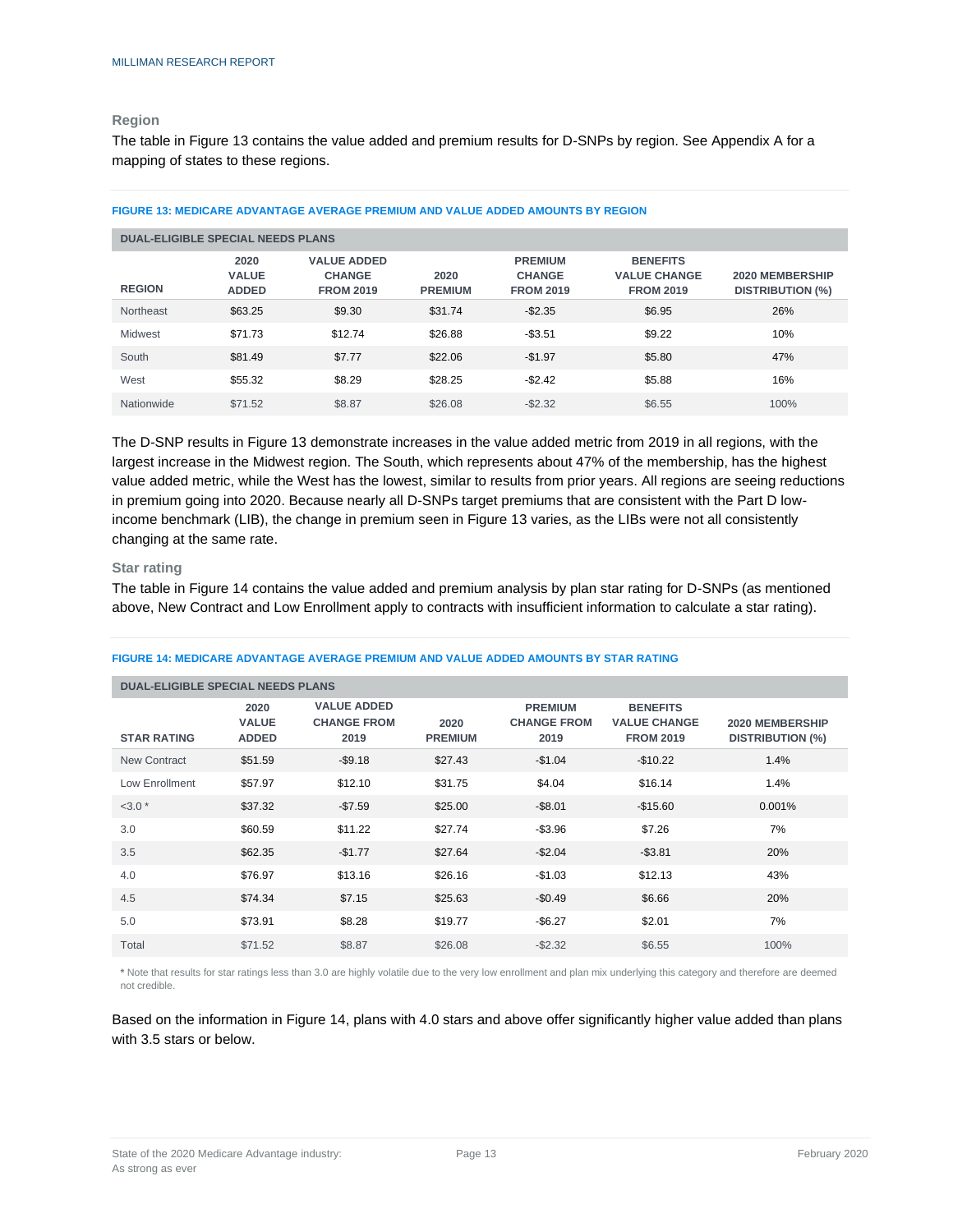#### **Product type**

The table in Figure 15 contains the value added and premium information by product type for D-SNPs.

| <b>DUAL-ELIGIBLE SPECIAL NEEDS PLANS</b> |                                      |                                                         |                        |                                                     |                                                            |                                            |
|------------------------------------------|--------------------------------------|---------------------------------------------------------|------------------------|-----------------------------------------------------|------------------------------------------------------------|--------------------------------------------|
| <b>PRODUCT TYPE</b>                      | 2020<br><b>VALUE</b><br><b>ADDED</b> | <b>VALUE ADDED</b><br><b>CHANGE</b><br><b>FROM 2019</b> | 2020<br><b>PREMIUM</b> | <b>PREMIUM</b><br><b>CHANGE</b><br><b>FROM 2019</b> | <b>BENEFITS</b><br><b>VALUE CHANGE</b><br><b>FROM 2019</b> | 2020 MEMBERSHIP<br><b>DISTRIBUTION (%)</b> |
| <b>HMO</b>                               | \$71.52                              | \$9.23                                                  | \$26.74                | $-$2.37$                                            | \$6.86                                                     | 83%                                        |
| HMO-POS                                  | \$72.96                              | \$22.20                                                 | \$23.21                | $-$4.35$                                            | \$17.85                                                    | 3%                                         |
| <b>LPPO</b>                              | \$66.35                              | \$3.71                                                  | \$19.85                | $-$1.40$                                            | \$2.31                                                     | 4%                                         |
| <b>RPPO</b>                              | \$73.24                              | \$5.48                                                  | \$24.03                | $-$0.96$                                            | \$4.52                                                     | 10%                                        |
| <b>PFFS</b>                              | N/A                                  | N/A                                                     | N/A                    | N/A                                                 | N/A                                                        | N/A                                        |
| Total                                    | \$71.52                              | \$8.87                                                  | \$26.08                | $-$2.32$                                            | \$6.55                                                     | 100%                                       |

**FIGURE 15: MEDICARE ADVANTAGE AVERAGE PREMIUM AND VALUE ADDED AMOUNTS BY PLAN TYPE**

The HMO product, which represents 83% of the membership, experienced an increase in value added from 2019 to 2020; however, its change was significantly lower than what the HMO-POS product type saw. The increase in the HMO-POS product type is due to both a decrease in member premium and a significant increase in the value of the benefits offered. The LPPO product type has the lowest value added increase and the lowest value added overall. Note that the value added analysis presented in this paper only values in-network benefits; therefore, the values of the out-of-network benefits found in HMO-POS, LPPO, and RPPO product types are not considered here.

#### **Carrier size**

The table in Figure 16 contains the value added and premium information by carrier size for D-SNPs. Please refer to the "General Enrollment: Carrier Size" section above for a discussion of the determination of carrier size.

| <b>DUAL-ELIGIBLE SPECIAL NEEDS PLANS</b> |                                      |                                                  |                        |                                              |                                                            |                                            |
|------------------------------------------|--------------------------------------|--------------------------------------------------|------------------------|----------------------------------------------|------------------------------------------------------------|--------------------------------------------|
| <b>CARRIER SIZE</b>                      | 2020<br><b>VALUE</b><br><b>ADDED</b> | <b>VALUE ADDED</b><br><b>CHANGE FROM</b><br>2019 | 2020<br><b>PREMIUM</b> | <b>PREMIUM</b><br><b>CHANGE FROM</b><br>2019 | <b>BENEFITS</b><br><b>VALUE CHANGE</b><br><b>FROM 2019</b> | 2020 MEMBERSHIP<br><b>DISTRIBUTION (%)</b> |
| Mega                                     | \$76.70                              | \$8.25                                           | \$23.31                | $-$ \$2.45                                   | \$5.80                                                     | 74%                                        |
| Large                                    | \$69.32                              | \$14.50                                          | \$34.56                | $-$2.02$                                     | \$12.47                                                    | 11%                                        |
| Medium                                   | \$48.62                              | \$7.76                                           | \$33.93                | $-$1.79$                                     | \$5.97                                                     | 14%                                        |
| Small                                    | \$29.86                              | $-$7.59$                                         | \$31.18                | \$1.87                                       | $-$5.71$                                                   | 1%                                         |
| Total                                    | \$71.52                              | \$8.87                                           | \$26.08                | $-$ \$2.32                                   | \$6.55                                                     | 100%                                       |

#### **FIGURE 16: MEDICARE ADVANTAGE AVERAGE PREMIUM AND VALUE ADDED AMOUNTS BY CARRIER SIZE**

As indicated in Figure 16, and consistent with prior years, small carriers generally provide the lowest level of value added to D-SNP beneficiaries compared with other carrier sizes, while mega carriers provide the highest level of value added. D-SNPs are typically under increased financial pressure because they must be offered with no member premium (net of the Part D low-income premium subsidy).

Because D-SNPs target the Part D LIB when bidding, the premiums are mostly driven by each region's LIB. Mega carriers have the largest concentrations of membership in areas with lower LIBs, which contributes to their low premiums relative to other carriers. D-SNP carriers can offer plans at or below the LIB because both cases result in no realized member premium.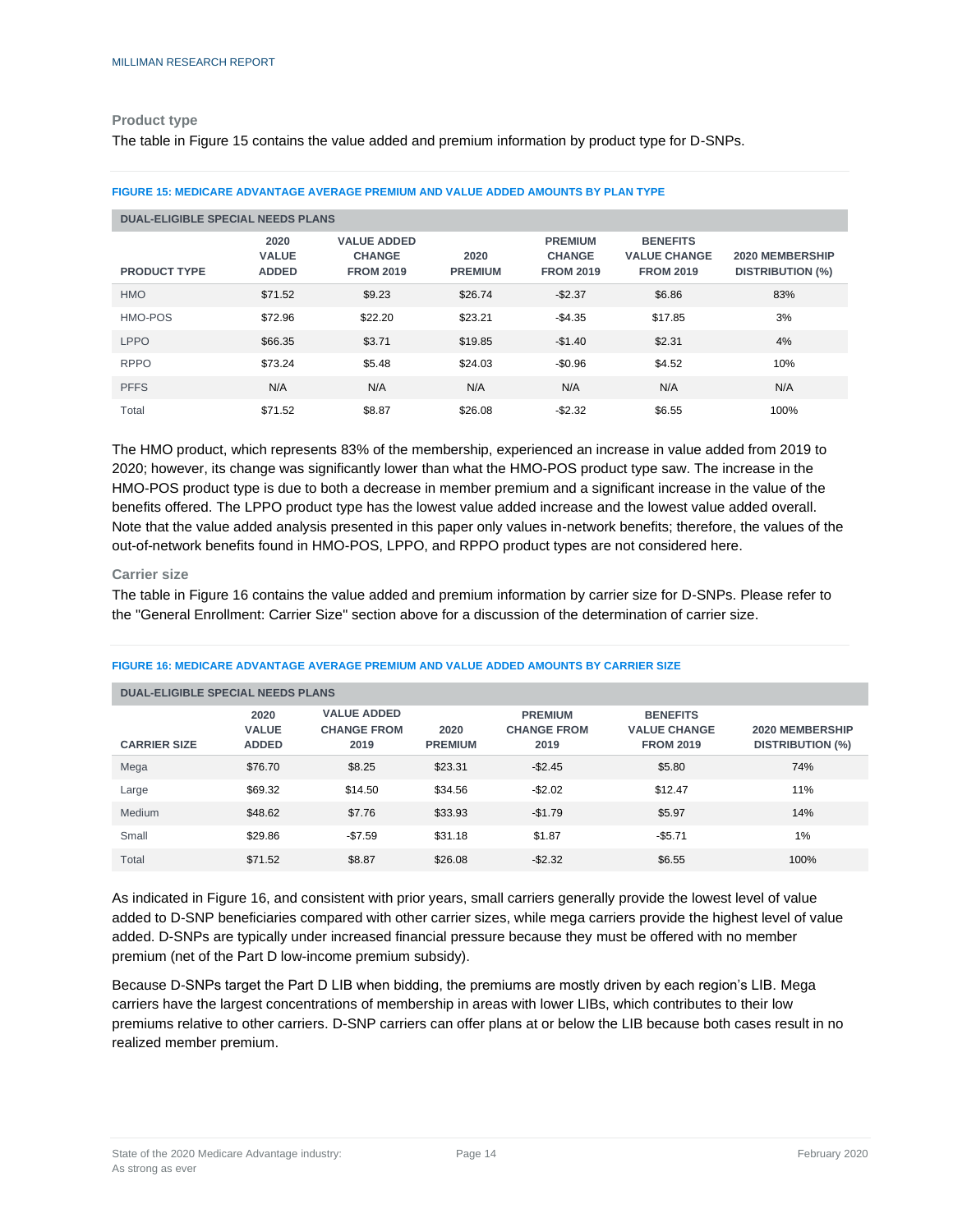#### **Special needs plans population categories**

There are three different population types for MA SNPs, which make up roughly 17% of total MA enrollment based on publicly available MA September 2019 membership. They are:

- 1. Dual (D-SNP): Beneficiaries enrolled in these plans are eligible for both Medicare and Medicaid. These D-SNP plans are the most common type of special needs plan, with about 13.9% of total MA enrollment.
- 2. Chronic (C-SNP): Beneficiaries enrolled in these plans have severe or disabling chronic conditions, such as chronic heart failure or diabetes. These plans account for about 2.0% of the MA enrollment. The enrollment in these plans is a relatively equal mix of dual-eligible and general enrollment beneficiaries.
- 3. Institutional (I-SNP): Beneficiaries who live in an institution such as a nursing home, or who require nursing care in the home, qualify for I-SNPs. These plans are a small percentage of the total, about 0.5%. The enrollment in these plans is largely made up of dual-eligible beneficiaries.

The table in Figure 17 contains the value added and premium information split by type of SNP.

| <b>SPECIAL NEEDS PLANS</b> |                                      |                                                         |                        |                                                     |                                                            |                                                   |
|----------------------------|--------------------------------------|---------------------------------------------------------|------------------------|-----------------------------------------------------|------------------------------------------------------------|---------------------------------------------------|
| <b>SNP TYPE</b>            | 2020<br><b>VALUE</b><br><b>ADDED</b> | <b>VALUE ADDED</b><br><b>CHANGE</b><br><b>FROM 2019</b> | 2020<br><b>PREMIUM</b> | <b>PREMIUM</b><br><b>CHANGE</b><br><b>FROM 2019</b> | <b>BENEFITS</b><br><b>VALUE CHANGE</b><br><b>FROM 2019</b> | <b>2020 MEMBERSHIP</b><br><b>DISTRIBUTION (%)</b> |
| D-SNP                      | \$71.52                              | \$8.87                                                  | \$26.08                | $-$2.32$                                            | \$6.55                                                     | 13.9%                                             |
| C-SNP                      | \$186.90                             | \$17.59                                                 | \$9.13                 | $-$0.16$                                            | \$17.44                                                    | 2.0%                                              |
| <b>I-SNP</b>               | \$141.78                             | \$14.52                                                 | \$29.50                | $-$2.12$                                            | \$12.40                                                    | 0.5%                                              |
| Total                      | \$88.02                              | \$9.42                                                  | \$24.10                | $-$1.91$                                            | \$7.52                                                     | 17%                                               |

#### **FIGURE 17: MEDICARE ADVANTAGE AVERAGE PREMIUM AND VALUE ADDED AMOUNTS BY SNP POPULATION**

The three population types shown in Figure 17 have very different membership needs and costs. As stated above, the value added for D-SNPs only includes the value of services not covered by Medicare and does not include the costsharing reductions for Medicare-covered services, as dual members do not perceive any value in cost-sharing reductions. However, for I-SNPs and C-SNPs, the value added includes cost-sharing reductions for Medicare-covered services, as these plans do enroll some general enrollment beneficiaries who perceive value in cost-sharing reductions, relative to the D-SNP enrollees. This contributes to the overall differences in value added between I-SNPs and C-SNPs compared with that for D-SNPs, which is consistent with the results in prior years. All SNP types have slight decreases in premium from 2019 to 2020, which is consistent with the results seen in the general enrollment plan market.

#### **Historical analysis: Past five years**

This section provides an analysis of a five-year lookback from 2016 to 2020 for D-SNPs. Using the same methodology as for the general enrollment plans, Milliman measured the value added by county of each D-SNP Medicare Advantage benefit plan in the country for each year from 2016 to 2020, including the value of supplemental benefits reduced by the member premium. Because dual-eligible members usually do not pay cost sharing in D-SNPs (cost sharing is typically covered by the state's respective Medicaid plan), and because plans typically target the Part D LIB, the value added for the member is developed based upon the value of the supplemental non-Medicare-covered benefits.

The results below are provided on a PMPM basis and use the membership levels by plan from February of each specific year to develop the weighted averages across all plans for the given year. For the 2020 analysis, we utilized the September 2019 enrollment information as February information was not available when this report was developed.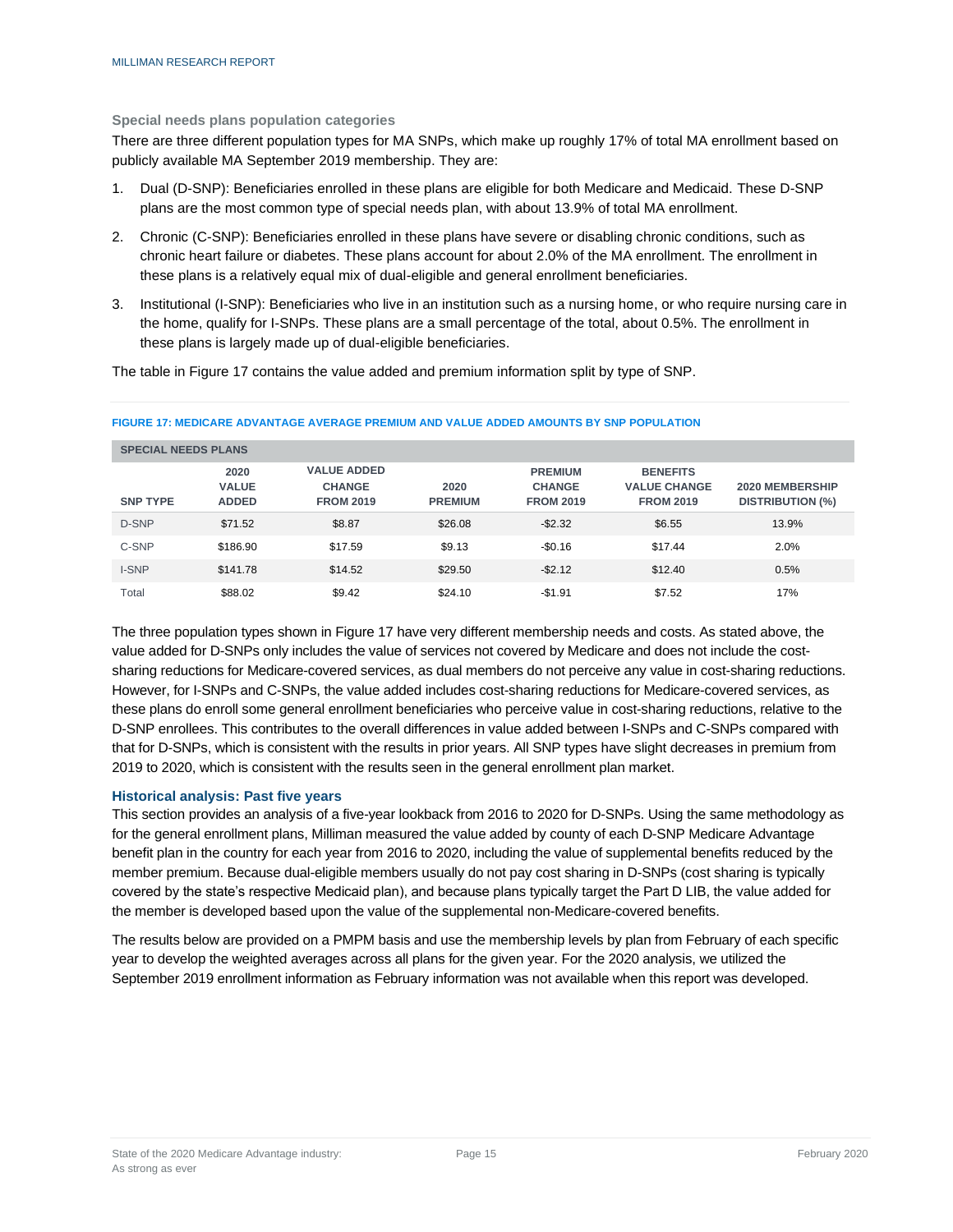#### **Benefit values**

The table in Figure 18 contains the nationwide average "supplemental benefit values," which are calculated as the difference between the value of supplemental benefits offered within the Medicare Advantage plans compared with the value of benefits offered in traditional Medicare. The total Part C benefit value column is the sum of the benefit values of the prior five columns: Inpatient, Outpatient, Professional, Other Medicare-Covered, and Non-Medicare-Covered.

Non-Medicare-covered benefits are measured by the value of the additional benefits being offered. The Part D column reflects the Part D member premium needed to pay for the Part D benefit levels within each plan.

#### **FIGURE 18: MEDICARE ADVANTAGE NATIONAL AVERAGE BENEFIT VALUE**

| <b>DUAL-ELIGIBLE SPECIAL NEEDS PLANS</b> |                  |                   |                     |                                                    |                                                         |                               |               |                                |
|------------------------------------------|------------------|-------------------|---------------------|----------------------------------------------------|---------------------------------------------------------|-------------------------------|---------------|--------------------------------|
| <b>YEAR</b>                              | <b>INPATIENT</b> | <b>OUTPATIENT</b> | <b>PROFESSIONAL</b> | <b>OTHER</b><br><b>MEDICARE-</b><br><b>COVERED</b> | <b>OTHER NON-</b><br><b>MEDICARE-</b><br><b>COVERED</b> | <b>TOTAL</b><br><b>PART C</b> | <b>PART D</b> | <b>OVERALL</b><br><b>TOTAL</b> |
| <b>Five-Year Analysis</b>                |                  |                   |                     |                                                    |                                                         |                               |               |                                |
| 2016                                     | \$0.49           | \$0.13            | \$3.76              | \$0.29                                             | \$33.02                                                 | \$37.70                       | \$25.46       | \$63.15                        |
| 2017                                     | \$0.52           | \$0.14            | \$3.85              | \$0.29                                             | \$40.95                                                 | \$45.74                       | \$28.58       | \$74.32                        |
| 2018                                     | \$0.56           | \$0.14            | \$3.73              | \$0.29                                             | \$46.31                                                 | \$51.03                       | \$30.10       | \$81.13                        |
| 2019                                     | \$0.94           | \$0.15            | \$3.77              | \$0.29                                             | \$57.71                                                 | \$62.86                       | \$28.12       | \$90.98                        |
| 2020                                     | \$0.96           | \$0.15            | \$5.28              | \$0.30                                             | \$63.89                                                 | \$70.57                       | \$27.03       | \$97.60                        |
| <b>Year-Over-Year Change</b>             |                  |                   |                     |                                                    |                                                         |                               |               |                                |
| 2016 to 2017                             | \$0.02           | \$0.00            | \$0.09              | \$0.00                                             | \$7.93                                                  | \$8.05                        | \$3.12        | \$11.17                        |
| 2017 to 2018                             | \$0.04           | \$0.01            | $-$0.11$            | \$0.00                                             | \$5.36                                                  | \$5.29                        | \$1.52        | \$6.81                         |
| 2018 to 2019                             | \$0.38           | \$0.00            | \$0.03              | \$0.00                                             | \$11.41                                                 | \$11.83                       | $-$1.98$      | \$9.84                         |
| 2019 to 2020                             | \$0.02           | \$0.01            | \$1.51              | \$0.00                                             | \$6.17                                                  | \$7.71                        | $-$1.09$      | \$6.63                         |

Figure 18 illustrates gains in the overall benefit value each year since 2016 in the D-SNP market. Part C benefit values have increased every year during that time, while Part D benefit values increased from 2016 to 2018, and decreased from 2018 to 2020, though the changes are small. As the reader may recall, the value added for D-SNPs only measures the value of non-Medicare-covered benefits that are not funded through member premiums (e.g., dental, vision, hearing) because these types of plans often provide Medicare-covered services without member cost sharing, through coordinated efforts with each state's Medicaid program. For Inpatient, the benefit value represents covering additional inpatient days beyond 90 days and lifetime reserve days (a non-Medicare-covered benefit). For Outpatient, the benefit value reflects the inclusion of the enhanced worldwide ER benefit. The benefit value for Professional represents the physical exams and immunizations not covered by Medicare, as well as non-covered chiropractic and podiatry services.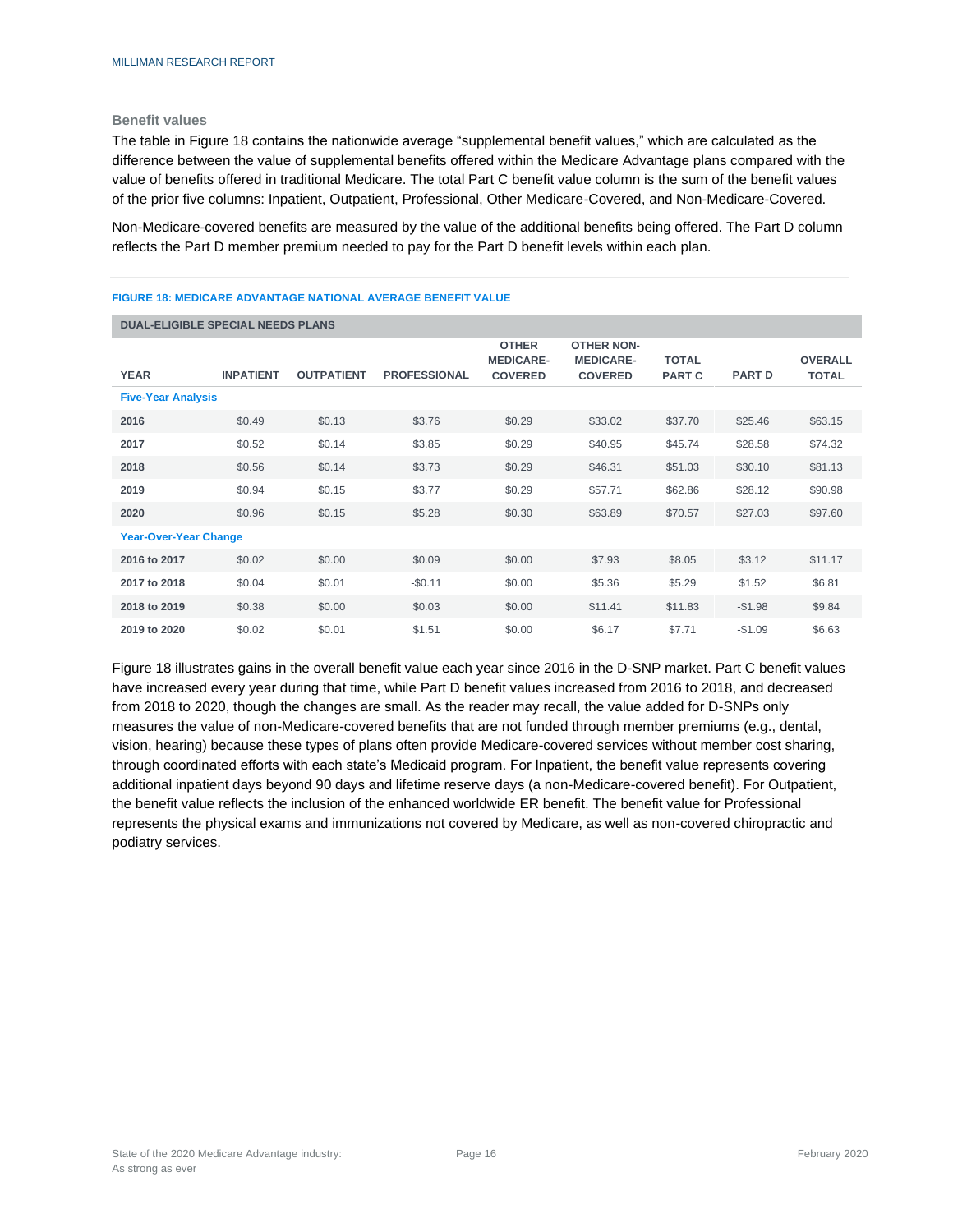#### **Non-Medicare-covered benefits**

The table in Figure 19 contains the percentage of membership in D-SNP plans that offer the various non-Medicare benefits, including preventive dental, comprehensive dental, vision exams and hardware, NEMT, hearing exams and aids, OTC drug cards, fitness benefits, and meal benefits.

#### **FIGURE 19: MEDICARE ADVANTAGE MEMBERSHIP WITH ACCESS TO NON-MEDICARE-COVERED BENEFITS**

| <b>DUAL-ELIGIBLE SPECIAL NEEDS PLANS</b> |                               |                                    |                                                   |                               |                                  |             |                                |                               |                         |                                  |                               |
|------------------------------------------|-------------------------------|------------------------------------|---------------------------------------------------|-------------------------------|----------------------------------|-------------|--------------------------------|-------------------------------|-------------------------|----------------------------------|-------------------------------|
| <b>YEAR</b>                              | <b>ENROLL-</b><br><b>MENT</b> | <b>PREVENTIVE</b><br><b>DENTAL</b> | <b>COMPRE-</b><br><b>HENSIVE</b><br><b>DENTAL</b> | <b>VISION</b><br><b>EXAMS</b> | <b>VISION</b><br><b>HARDWARE</b> | <b>NEMT</b> | <b>HEARING</b><br><b>EXAMS</b> | <b>HEARING</b><br><b>AIDS</b> | <b>OTC DRUG</b><br>CARD | <b>FITNESS</b><br><b>BENEFIT</b> | <b>MEAL</b><br><b>BENEFIT</b> |
| <b>Five-Year Analysis</b>                |                               |                                    |                                                   |                               |                                  |             |                                |                               |                         |                                  |                               |
| 2016                                     | 1,469,875                     | 86.3%                              | 81.4%                                             | 85.2%                         | 85.7%                            | 74.8%       | 74.8%                          | 68.6%                         | 73.7%                   | 54.3%                            | 16.9%                         |
| 2017                                     | 1,624,840                     | 88.5%                              | 87.7%                                             | 90.5%                         | 91.1%                            | 78.6%       | 83.1%                          | 78.0%                         | 82.2%                   | 66.8%                            | 26.9%                         |
| 2018                                     | 1,866,921                     | 87.2%                              | 88.2%                                             | 90.2%                         | 92.1%                            | 82.0%       | 85.0%                          | 80.1%                         | 87.4%                   | 71.0%                            | 35.8%                         |
| 2019                                     | 2,177,048                     | 85.4%                              | 87.5%                                             | 89.8%                         | 91.4%                            | 83.7%       | 83.2%                          | 81.6%                         | 96.9%                   | 79.6%                            | 65.6%                         |
| 2020*                                    | 2,369,807                     | 92.3%                              | 89.6%                                             | 90.2%                         | 92.9%                            | 81.9%       | 84.8%                          | 83.5%                         | 98.1%                   | 84.7%                            | 76.4%                         |
| <b>Year-Over-Year Change</b>             |                               |                                    |                                                   |                               |                                  |             |                                |                               |                         |                                  |                               |
| 2016 to 2017                             | 154,965                       | 2.2%                               | 6.2%                                              | 5.3%                          | 5.4%                             | 3.8%        | 8.3%                           | 9.4%                          | 8.5%                    | 12.6%                            | 10.0%                         |
| 2017 to 2018                             | 242,081                       | $-1.3%$                            | 0.5%                                              | $-0.2%$                       | 1.0%                             | 3.4%        | 1.9%                           | 2.1%                          | 5.2%                    | 4.2%                             | 8.9%                          |
| 2018 to 2019                             | 310,127                       | $-1.8%$                            | $-0.7%$                                           | $-0.5%$                       | $-0.6%$                          | 1.7%        | $-1.8%$                        | 1.4%                          | 9.5%                    | 8.6%                             | 29.7%                         |
| 2019 to 2020*                            | 192,759                       | 6.9%                               | 2.1%                                              | 0.4%                          | 1.5%                             | $-1.8%$     | 1.5%                           | 1.9%                          | 1.2%                    | 5.2%                             | 10.9%                         |

\* September 2019 enrollment cross-walked to 2020 is used for 2020.

Figure 19 illustrates an increase in the percentage of D-SNP plans that offer the various enticement benefits from 2016 to 2020, though some benefits have slight decreases between years during this timeframe. Because 2020 membership is based off of 2019 membership cross-walked to 2020 plans, the change between 2020 and 2019 does not reflect any changes in member selection between plans.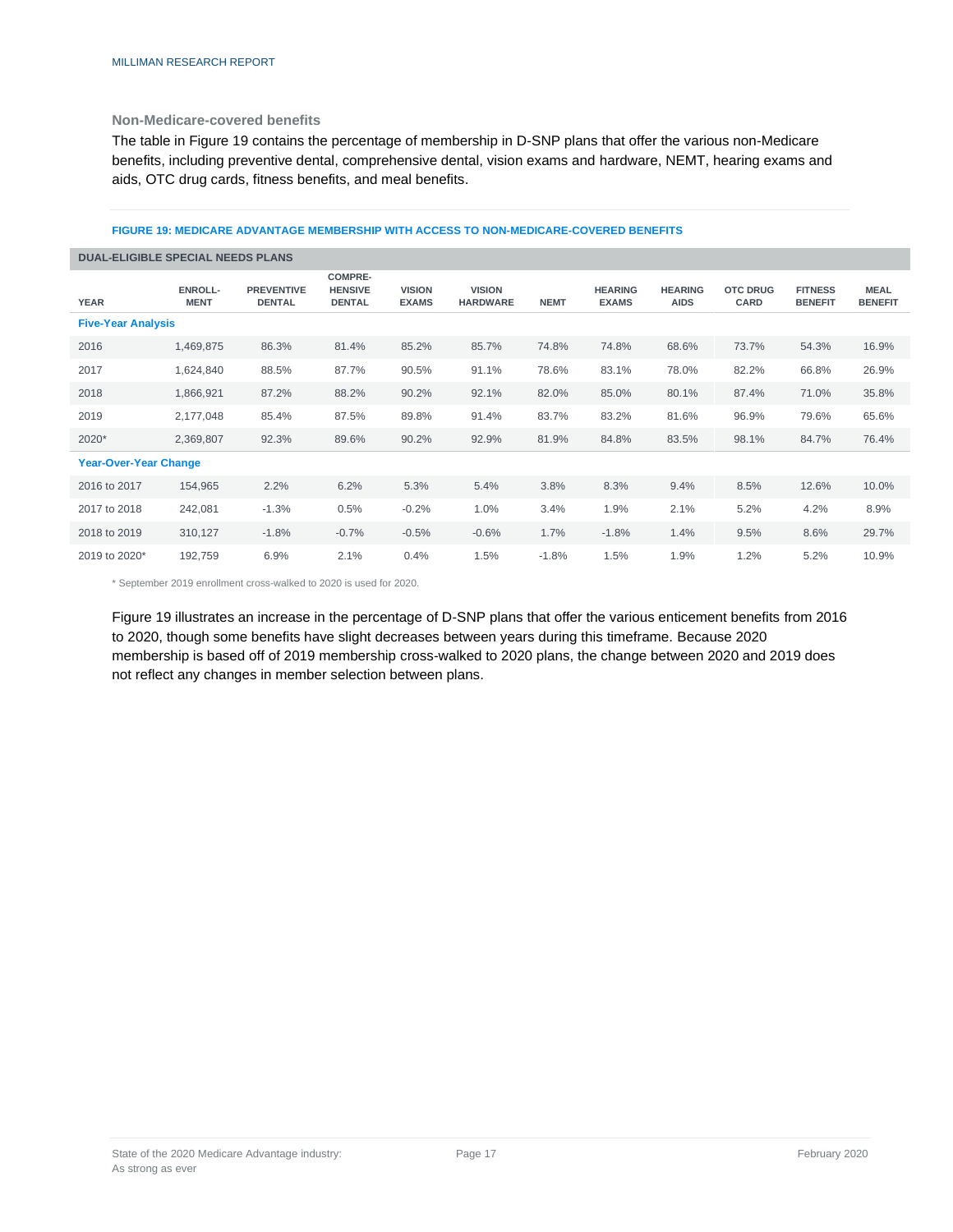### <span id="page-19-0"></span>V. Methodology

In performing the analyses contained in this report, we relied on detailed MA plan benefit offerings for 2016 through 2020 and their respective premiums as released by CMS. We also used publicly available MA enrollment information for February of each year (with the exception of 2020, which uses September 2019 enrollment, taking into account any plans which applied a crosswalk into 2020, because February 2020 enrollment was not yet available) to develop member weighted averages by year, region, star rating, product type, carrier size, and plan type, and for nationwide totals from the plan-level detail released by CMS. The values presented reflect plans available in each respective year. The information released by CMS includes detailed cost-sharing information by service category, member premium, service area, supplemental benefits covered, star rating, and enrollment by plan.

For the analyses contained within this report, we define value added as the benefits provided to a plan's beneficiaries above traditional Medicare. This metric not only accounts for the value of supplemental benefits, but it is also offset by each plan's member premium and any buy-down of the Part B premium. Therefore, two plans with identical benefits will have different value adds if their premiums vary. The value added metrics are defined as:

- Part C Value Added = Estimated value of supplemental Part C benefits Member Part C premium.
- Part D Value Added = Estimated value of Part D benefits (indicated Part D premium) Member Part D premium.
- Total Value Added = Estimated value of supplemental Part C benefits + Estimated value of Part D benefits + Buydown of Part B premium - Member Part C and Part D premiums.

For the D-SNP analyses, we exclude the value of traditional Medicare cost-sharing reductions, because these types of plans often provide Medicare-covered services without member cost sharing through coordinated efforts with each state's Medicaid program. Additionally, we also include the impact of a particular plan's formulary in the evaluation of the Part D and total value added metrics.

Except when otherwise noted, we included all individual (i.e., non-EGWP) Medicare Advantage plans, excluding PDP, MSA, MMP, PACE, Part B only, and Cost plans. This analysis includes the vast majority of all individual general enrollment plans and D-SNPs. We excluded all U.S. territories from these results.

The estimated value of the Part C and Part D benefits is evaluated using Milliman's internal pricing models, including the Milliman Medicare Advantage Competitive Value Added Tool (Milliman MACVAT®), which is available for external license, calibrated to county-specific 2020 FFS costs with consistent medical management and population base assumptions for each county. This information is used in conjunction with plan-specific star rating information and benchmark revenue information released by CMS to determine the value added for each plan.

The values quoted in this report are not comparable with the similar papers we have published regarding the state of the 2014, 2016, and 2018 Medicare Advantage industry.<sup>2</sup> Values represented in this paper are calibrated to countyspecific 2020 FFS costs and include additional benefits not measured in the previous reports, such as fitness and meals benefits (for which benefit detail was not previously available). Prior papers reflect results calibrated to countyspecific 2014, 2016, and 2018 FFS costs, respectively. Therefore, comparisons between years are only relative as stated within each report, and not directly between each report.

<sup>&</sup>lt;sup>2</sup> 2014 paper: Swanson, B.L. et al. (February 28, 2014). State of the 2014 Medicare Advantage Industry. Milliman Research Report. Retrieved February 6, 2020, fro[m https://www.milliman.com/en/Insight/state-of-the-2014-medicare-advantage-industry.](https://www.milliman.com/en/Insight/state-of-the-2014-medicare-advantage-industry)

<sup>-</sup> 2016 paper: Freidman, J.M., et al. (February 2016). State of the 2016 Medicare Advantage Industry Changes as a Result of Continued Rate Pressure. Milliman Research Report. Retrieved February 6, 2020, from [https://www.milliman.com/en/Insight/state-of-the-2016-medicare-advantage](https://www.milliman.com/en/Insight/state-of-the-2016-medicare-advantage-industry-changes-as-a-result-of-continued-rate-pressu)[industry-changes-as-a-result-of-continued-rate-pressu.](https://www.milliman.com/en/Insight/state-of-the-2016-medicare-advantage-industry-changes-as-a-result-of-continued-rate-pressu)

<sup>-</sup> 2018 paper: Freidman, J.M., et al. (February 28, 2018). State of the 2018 Medicare Advantage Industry: Stable and Growing. Milliman Research Report. Retrieved February 6, 2020, fro[m http://us.milliman.com/insight/2018/State-of-the-2018-Medicare-Advantage-industry-Stable-and-growing/.](http://us.milliman.com/insight/2018/State-of-the-2018-Medicare-Advantage-industry-Stable-and-growing/)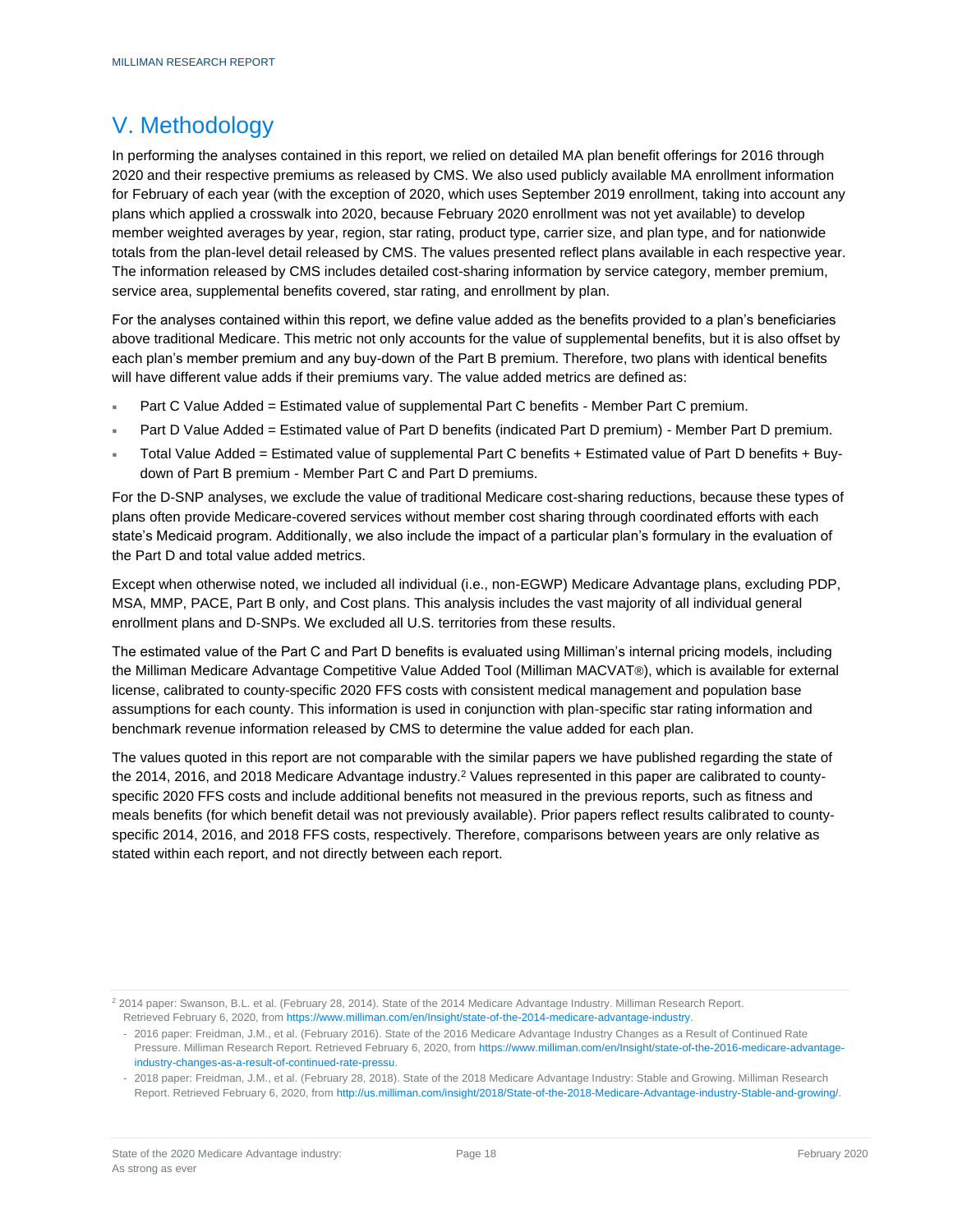### <span id="page-20-0"></span>VI. Conclusions

General enrollment beneficiaries have seen an increase in value added of about 5% and a decrease of about 2% in premium amounts in 2020, relative to 2019. In 2020, D-SNP beneficiaries will also see a significant increase of 12% in value added and a decrease in premium (largely driven by changes in LIB amounts) of about 8%, relative to 2019. The market experienced a surge in the number of new plans available to beneficiaries and 13 new MAOs entered the market as well.<sup>3</sup> As the market continues to expand, MAOs will likely recognize the importance of creating both general enrollment plans and D-SNPs in the market with strong enticement benefits in order to keep pace with market trends over the recent years.

As MA plans and beneficiaries continue to look ahead to the 2021 plan year, it is important to be aware of issues occurring in 2021, which will undoubtedly have an impact on market offerings. They include:

- Medicare Advantage plans will be allowed to actively enroll Medicare-eligible individuals with end-stage renal disease (ESRD) as of January 1, 2021. This change has the potential to impact MAOs as the behavior, claims costs, and CMS revenue payments for ESRD beneficiaries can vary significantly from non-ESRD beneficiaries.<sup>4</sup>
- Expected continuation by CMS of flexibility in benefit design through Value-Based Insurance Design (VBID), Uniformity Flexibility (UF), and Special Supplemental Benefits for the Chronically Ill (SSBCI).
- The Prescription Drug Pricing Reduction Act (PDPRA) of 2019 proposes sweeping changes to the Medicare Part D program that, if enacted, will likely impact all stakeholders beginning in 2021.<sup>5</sup> All else equal, MAOs may need to "revise alternative benefit designs, implement tighter formulary controls, or employ new strategies to manage catastrophic claim costs and address increased liability and risk exposure," which may increase the Part D value added for beneficiaries, but potentially at the cost of reduced Part C benefit offerings or increased member premiums.
- As of the publication of this paper, based on the Further Consolidated Appropriations Act, 2020 (HR 1865), the HIPF will be eliminated for the 2021 fee year and beyond. This will provide a reprieve to many MAOs of regulatory financial pressure and should allow them to expand supplemental benefit offerings further.
- Price transparency continues to be a hotly debated issue in Congress. While there are no known specifics as to how this may impact the Medicare program, an example of the possible impacts is the discussion surrounding moving drug rebates from post point of sale to point of sale.

In general, while many significant changes are being proposed that may impact the market, we expect the universe of offerings available in the MA market to continue to expand for 2021, both from current and new MAOs. Plans that are able to find ways to improve their cost-to-revenue relationships through reduced administrative expenses, and higher star ratings, to name a couple of ways, will have an advantage in the MA market.6 It is evident that plans must realize the importance of appealing to beneficiaries through both high value added and low premiums to stay competitive in the MA market now and in the future.

<sup>3</sup> Jacobson, G. et al., Medicare Advantage 2020 Spotlight: First Look, op cit.

<sup>4</sup> Backes, K.S., Kroening, K.N., Rodrigues, D.I., & Yilmaz, G. (January 16, 2020). Medicare Advantage: Eight Critical Considerations for Every Organization as ESRD Eligibility Expands in 2021. Milliman White Paper. Retrieved February 6, 2020, from [https://www.milliman.com/insight/Medicare-Advantage-Eight-critical-considerations.](https://www.milliman.com/insight/Medicare-Advantage-Eight-critical-considerations)

<sup>5</sup> Amend, J. et al. (August 15, 2019). A New Part D Benefit Design? Prescription Drug Pricing Reduction Act Proposes Major Changes to Part D. Milliman Research Report. Retrieved February 6, 2020, fro[m https://us.milliman.com/insight/A-new-Part-D-benefit-design-Prescription-Drug-Pricing-](https://us.milliman.com/insight/A-new-Part-D-benefit-design-Prescription-Drug-Pricing-Reduction-Act-proposes-major-chang)[Reduction-Act-proposes-major-chang.](https://us.milliman.com/insight/A-new-Part-D-benefit-design-Prescription-Drug-Pricing-Reduction-Act-proposes-major-chang)

<sup>6</sup> Backes, K.S., Herrle. G.J., & Rodrigues, D. (November 2019). Medicare Advantage: Strategies to Increase Plan Revenue. Milliman White Paper. Retrieved February 6, 2020, fro[m https://us.milliman.com/en/insight/Medicare%20Advantage%20Strategies%20to%20increase%20revenue.](https://us.milliman.com/en/insight/Medicare%20Advantage%20Strategies%20to%20increase%20revenue)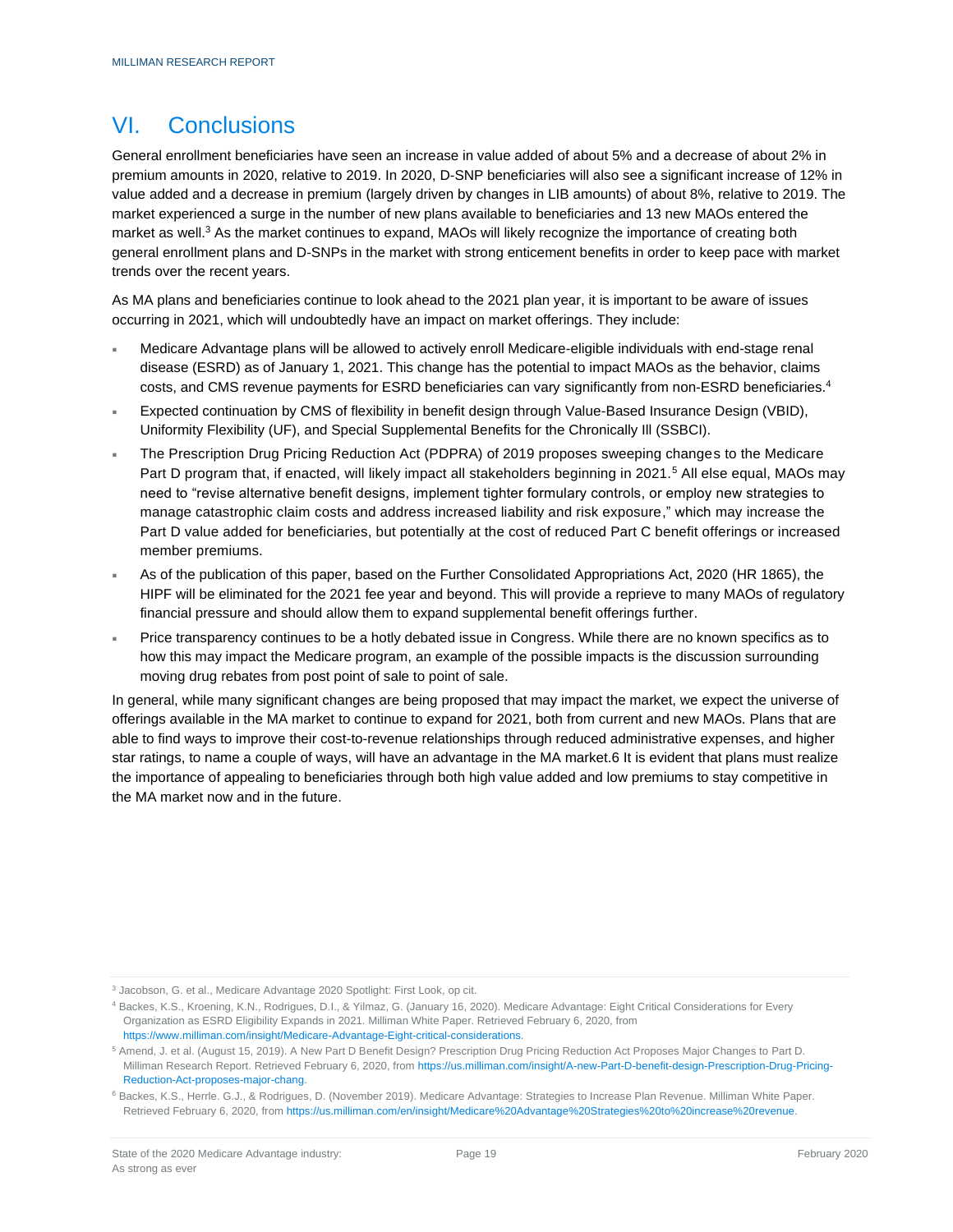### <span id="page-21-0"></span>VII. Qualifications, caveats, and limitations

Julia M. Friedman, Brett L. Swanson, Mary G. Yeh, and Jordan J. Cates are actuaries for Milliman, members of the American Academy of Actuaries, and meet the qualification standards of the Academy to render the actuarial opinion contained herein. To the best of our knowledge and belief, this report and attachments are complete and accurate and have been prepared in accordance with generally recognized and accepted actuarial principles and practices.

The material in this report represents the opinion of the authors and is not representative of the views of Milliman. As such, Milliman is not advocating for, or endorsing, any specific views contained in this report related to the Medicare Advantage program.

The information in this report is designed to provide the general status of the Medicare Advantage market in 2020. It may not be appropriate, and should not be used, for other purposes. Milliman does not intend to benefit and assumes no duty of liability to parties who receive this information. Any recipient of this information should engage qualified professionals for advice appropriate to its own specific needs.

The credibility of certain comparisons provided in this report may be limited, particularly where the number of plans and/or enrollment in counties or states is low. Some metrics may also be distorted by premium and benefit changes in one or two plans with particularly high enrollment.

In completing this analysis we relied on information from CMS, which we accepted without audit. However, we did review it for general reasonableness. If this information is inaccurate or incomplete, conclusions drawn from it may change.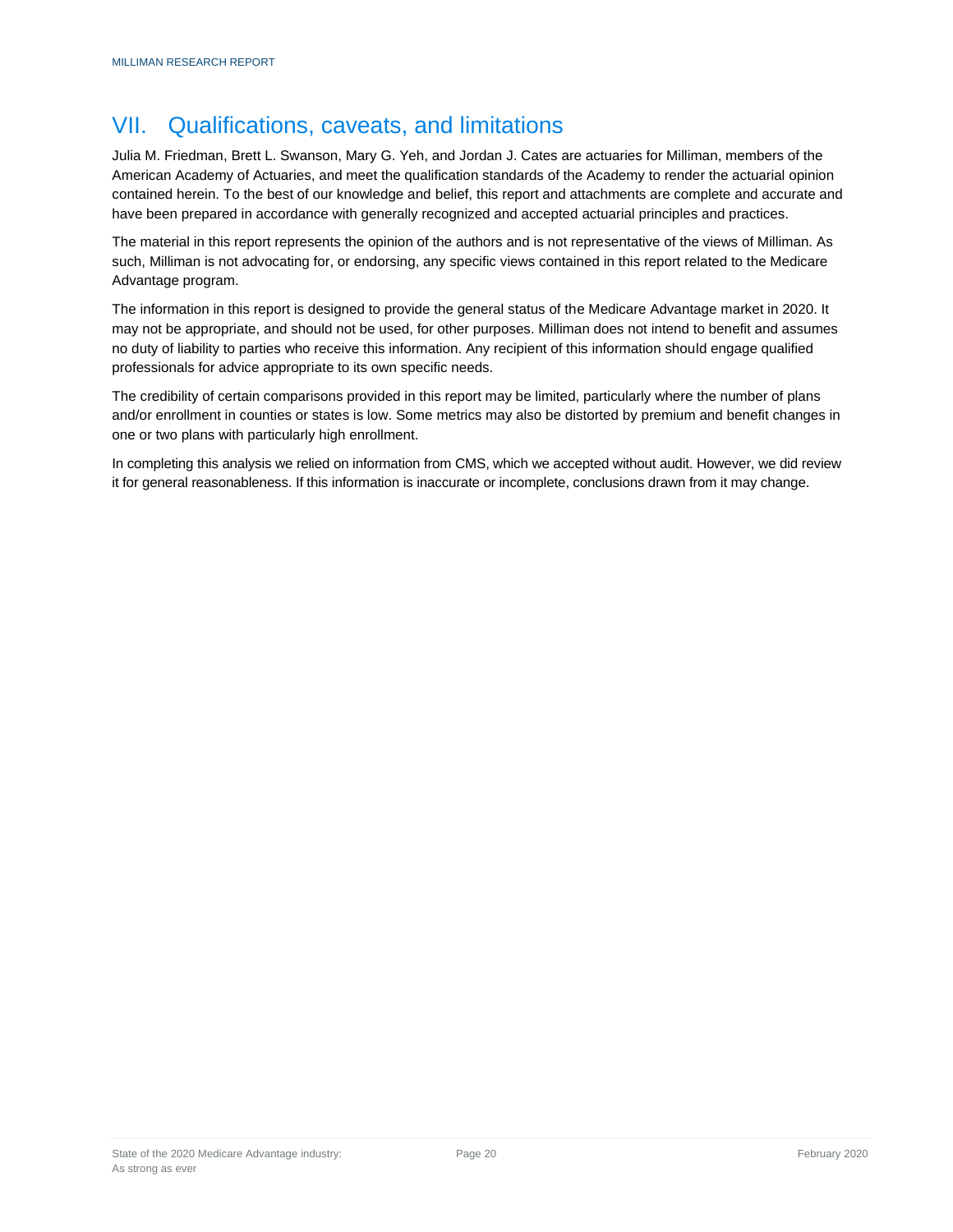# <span id="page-22-0"></span>Appendix A

### **STATE AND REGION MAPPING**

| Region           | <b>State</b> |
|------------------|--------------|
| <b>Midwest</b>   | IA           |
| <b>Midwest</b>   | $\mathbf{H}$ |
| <b>Midwest</b>   | IN           |
| <b>Midwest</b>   | KS           |
| <b>Midwest</b>   | MI           |
| <b>Midwest</b>   | <b>MN</b>    |
| <b>Midwest</b>   | <b>MO</b>    |
| <b>Midwest</b>   | <b>ND</b>    |
| <b>Midwest</b>   | <b>NF</b>    |
| <b>Midwest</b>   | OH           |
| <b>Midwest</b>   | <b>SD</b>    |
| <b>Midwest</b>   | WI           |
| <b>Northeast</b> | <b>CT</b>    |
| <b>Northeast</b> | MA           |
| <b>Northeast</b> | MF           |
| <b>Northeast</b> | <b>NH</b>    |
| <b>Northeast</b> | N.I          |

| Region           | <b>State</b> |
|------------------|--------------|
| <b>Northeast</b> | <b>NY</b>    |
| <b>Northeast</b> | PA           |
| <b>Northeast</b> | RI           |
| <b>Northeast</b> | VT           |
| South            | AI           |
| South            | AR           |
| South            | DC           |
| South            | DE           |
| South            | FL.          |
| South            | GA           |
| South            | KY           |
| South            | I_A          |
| <b>South</b>     | <b>MD</b>    |
| South            | MS           |
| South            | <b>NC</b>    |
| South            | OK           |
| South            | SC           |

| Region | <b>State</b> |
|--------|--------------|
| South  | <b>TN</b>    |
| South  | <b>TX</b>    |
| South  | VA           |
| South  | <b>WV</b>    |
| West   | AK           |
| West   | <b>AZ</b>    |
| West   | CA           |
| West   | CO           |
| West   | HI           |
| West   | ID           |
| West   | <b>MT</b>    |
| West   | <b>NM</b>    |
| West   | <b>NV</b>    |
| West   | OR           |
| West   | UT           |
| West   | <b>WA</b>    |
| West   | <b>WY</b>    |

| <b>State</b> | Region         |
|--------------|----------------|
| AL           | South          |
| AK           | West           |
| AZ           | West           |
| AR           | South          |
| CA           | West           |
| CO           | West           |
| <b>CT</b>    | Northeast      |
| DE           | South          |
| <b>DC</b>    | South          |
| <b>FL</b>    | South          |
| GA           | South          |
| HI           | West           |
| ID           | West           |
| IL           | Midwest        |
| IN           | Midwest        |
| IΑ           | <b>Midwest</b> |
| KS           | <b>Midwest</b> |

| Region         |
|----------------|
| South          |
| South          |
| Northeast      |
| South          |
| Northeast      |
| Midwest        |
| <b>Midwest</b> |
| South          |
| <b>Midwest</b> |
| West           |
| Midwest        |
| West           |
| Northeast      |
| Northeast      |
| West           |
| Northeast      |
| South          |
|                |

| <b>Midwest</b><br><b>ND</b><br>Midwest<br>OH<br>OK<br>South<br>OR<br>West<br>PA<br>Northeast<br><b>RI</b><br>Northeast<br><b>SC</b><br>South<br><b>SD</b><br><b>Midwest</b><br><b>TN</b><br>South<br><b>TX</b><br>South |
|-------------------------------------------------------------------------------------------------------------------------------------------------------------------------------------------------------------------------|
|                                                                                                                                                                                                                         |
|                                                                                                                                                                                                                         |
|                                                                                                                                                                                                                         |
|                                                                                                                                                                                                                         |
|                                                                                                                                                                                                                         |
|                                                                                                                                                                                                                         |
|                                                                                                                                                                                                                         |
|                                                                                                                                                                                                                         |
|                                                                                                                                                                                                                         |
|                                                                                                                                                                                                                         |
| UT<br>West                                                                                                                                                                                                              |
| <b>VT</b><br>Northeast                                                                                                                                                                                                  |
| <b>VA</b><br>South                                                                                                                                                                                                      |
| <b>WA</b><br>West                                                                                                                                                                                                       |
| <b>WV</b><br>South                                                                                                                                                                                                      |
| WI<br><b>Midwest</b>                                                                                                                                                                                                    |
| <b>WY</b><br>West                                                                                                                                                                                                       |